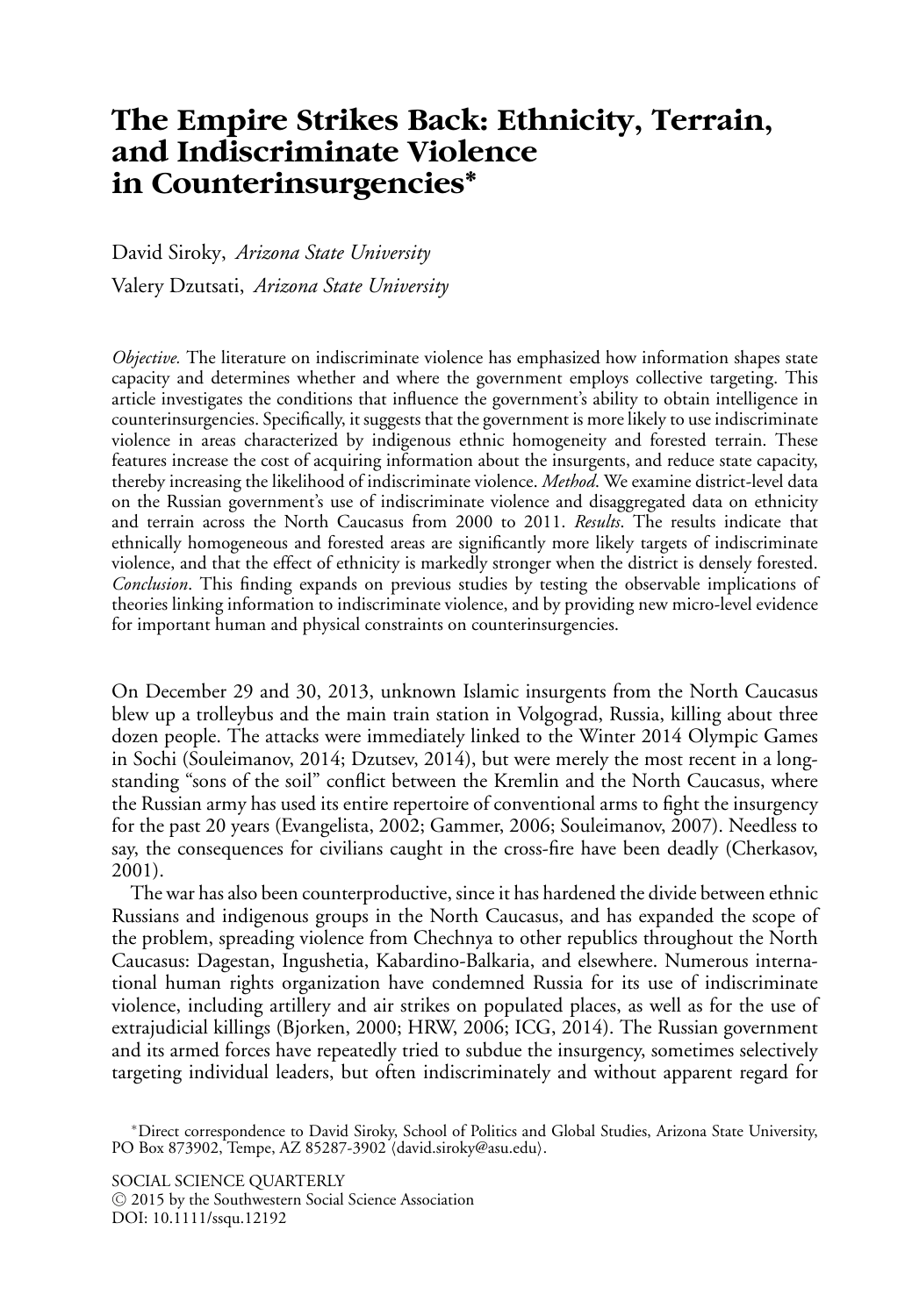civilian causalities.<sup>1</sup> One of Russia's tactics in Chechnya was a standardized barrage pattern known as "harassment and interdiction" (H&I) that consists of barrages at random intervals and of varying duration on random days without evidence of enemy movement (Lebedev, 1984:373–75; Lyall, 2009:343).

Although scholars and strategists generally agree that selective violence is more effective than indiscriminate violence—which forces noncombatants to flee into the arms of the rebels for security, engenders new grievances, and creates public outrage—governments across the globe continue to portray large swaths of civilians as insurgents and punish them without distinction. Given its serious drawbacks, which have been amply documented (Kalyvas, 2006:146–72), why and where do governments nonetheless deliberately use indiscriminate violence in counterinsurgency warfare?

The literature provides us with several important insights, predictions, and causal mechanisms. In one of the first rational choice treatments of this topic, Mason and Krane (1989) explain why low state capacity could drive the government's use of indiscriminate violence.<sup>2</sup> Kalyvas (2006) significantly expanded this line of research and generated new insights into how the scarcity of cooperative civilian informants and the degree (or zone) of control shape the type of violence.<sup>3</sup> Downes (2007) also extends this research agenda by providing a logic of desperation that explains why governments use indiscriminate violence in counterinsurgencies, and specifies the circumstances under which it can work to quell insurgencies.<sup>4</sup> In a recent study, Fjelde and Hultman (2013) provide evidence from Africa that informational shortages cause ethnic groups to target each other indiscriminately as collectives.

These explanations, as well as others discussed later, help us to understand why rational actors may use indiscriminate violence. In different ways and focusing on different actors, each of these accounts implies that low state (or armed actor) capacity—as manifest in the government's difficulty obtaining intelligence, distinguishing fighters from civilians, maintaining control, and avoiding desperation—plays a key role in determining the use of indiscriminate violence. We build on these findings and seek to understand why civilian informants are more uncooperative, why information is more difficult to obtain, and why control is more elusive in some places than in others. These issues highlight some of the key causal mechanisms and point to several observable implications.

For state capacity to be an explanation for the use of indiscriminate violence, however, it must be a variable rather than a constant across space and time, and not only between states, but perhaps more importantly within them. Although a country may have a relatively high military capacity compared to another country (e.g., Russia vs. El Salvador or Somalia), state capacity varies within countries as well, and is typically weakest near the periphery, where "ethnic others" reside in large numbers (Cederman, Buhaug, and Rød, 2009). Even within

<sup>1</sup>We define indiscriminate violence, consistent with recent studies (Lyall, 2009:358), as "the collective targeting of a population without credible efforts to distinguish between combatants and civilians. This definition assumes that the nature of violence (selective or indiscriminate) is independent of the scale of the

 $^2$ Their case study of El Salvador shows that indiscriminate violence is most likely in regimes without the institutional machinery, economic resources, or political will to address opposition challenges through more

 $3$ In a study of guerrilla warfare in the Greek civil war, Kalyvas focuses on how violence is used to exert control and gain collaborators, especially in areas where one side is locally dominant, but is losing control to

 $t_{\text{Downes}}$  also shows that democracies are no less likely to utilize indiscriminate violence. He provides supportive evidence using a study of British behavior in the Boer insurgency in South Africa, and in colonial wars in Cuba, the Philippines, and Libya. In interstate wars of conquest, Downes argues that indiscriminate violence is used to eliminate unwanted populations from conquered territory. Also see Valentino (2000) and Valentino, Huth, and Balch-Lindsay  $(2004)$ .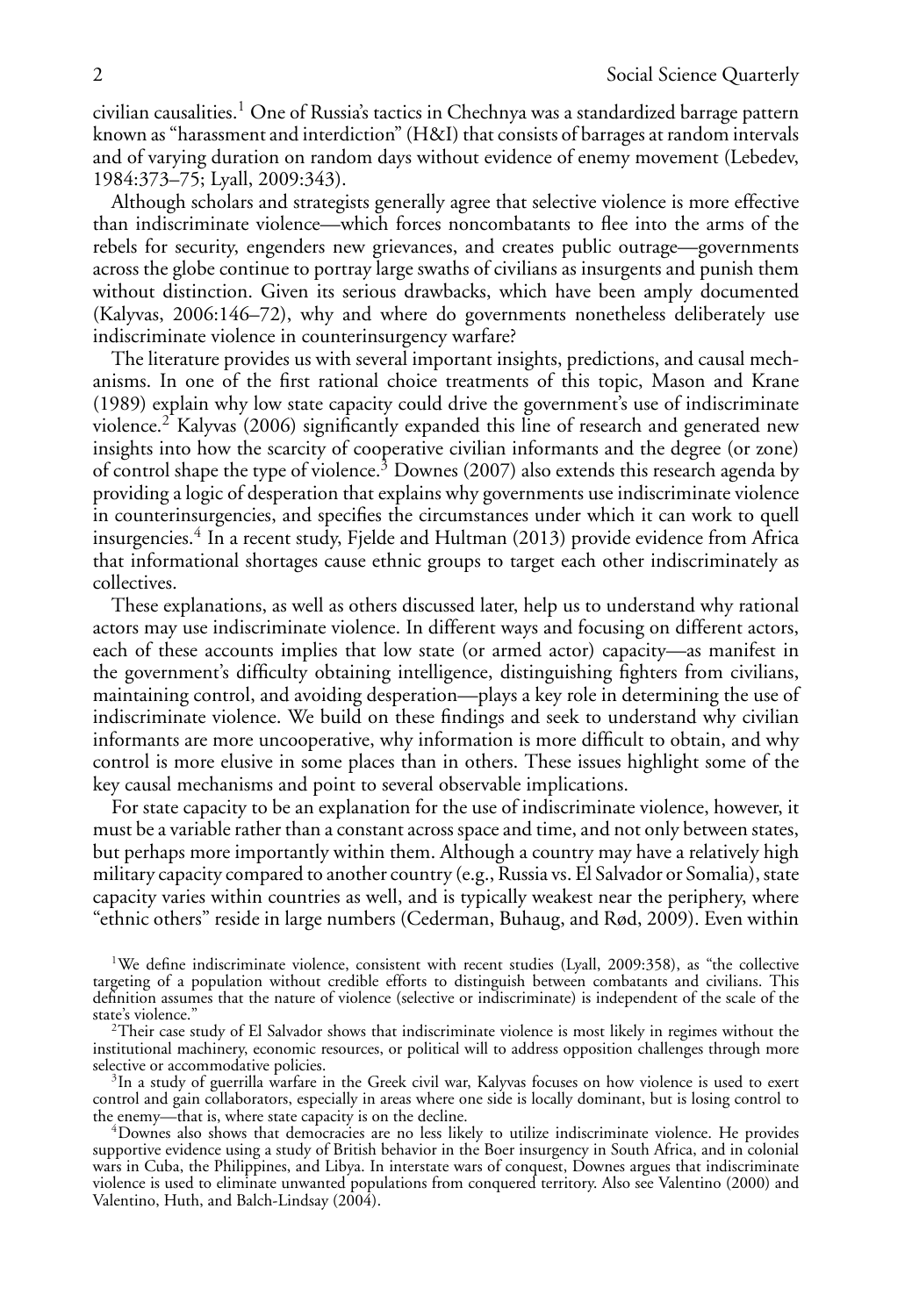## *The Empire Strikes Back* 3

an insurgency-affected area in a peripheral region, the state's capacity is highly variable and this variation is likely to influence its counterinsurgency strategy and specifically the probability of collectively targeting certain areas.

The literature provides good reasons to treat state capacity in counterinsurgency settings as variable within a state. A state's capacity is not independent of location. To project force effectively and with precision in a counterinsurgency operation, a state depends on intelligence about people and activities in that area, which often requires cooperative informants. As scholars of counterinsurgency have noted, the information civilians share with governmental forces is *the* indicator of how well the government is faring in its counterinsurgency campaign (Condra and Shapiro, 2012). A core task for counterinsurgents is obtaining reliable intelligence (Galula, 2006; Kitson, 1971; Thompson, 1966), since information-scarce environments reduce state capacity by "blinding" governments and forcing them to resort to collective targeting and indiscriminate violence.

The flow of information from the civilian population to the government's forces in counterinsurgency campaigns is shaped by many factors. This article emphasizes two structural constraints on the flow of information that predispose certain areas to suffer more indiscriminate violence from the government's forces than other areas. Specifically, it suggests that ethnic homogeneity and forested terrain are likely to constrain the government's ability to obtain reliable intelligence through human and satellite methods, and this in turn makes these areas significantly more likely to suffer from indiscriminate violence.

The rest of the article develops this idea, and tests three observable implications using new micro-level data. The first section situates the argument within the literature on indiscriminate violence and counterinsurgency warfare. The second section develops a theory to explain spatial variation in the government's use of indiscriminate violence, and derives three testable hypotheses. The third section describes new district-level data on the Russian government's use of indiscriminate violence across the North Caucasus. The fourth section presents the methods and the empirical results. The last section summarizes the article's core findings regarding the structural sources of spatial variation in the government's use of indiscriminate violence. It concludes with a discussion of how these results may shed new light on why governments rationally use indiscriminate violence and collective targeting in counterinsurgencies, and particularly on where such violence is most likely to occur.

#### **Theorizing Indiscriminate Violence**

Existing studies of violence and irregular war indicate that carefully targeted violence against insurgents may be effective at quelling an insurgency, but that civilians turn to the rebels for protection once the government reverts to indiscriminate violence because political inertness no longer guarantees their safety (Mason and Krane, 1989). Kalyvas and Kocher (2007) also argue that civilians start to engage in rebel activities in the face of indiscriminate violence because it is safer for them to side with the insurgents than to remain neutral.<sup>5</sup> Azam (2006) suggests that indiscriminate violence lowers the reservation point and the marginal cost for joining the rebels. In short, indiscriminate violence is thought to help the rebels more than the government by tipping the balance against free riding and allowing rebels to more easily surmount the collective action problem. It provides civilians

 $5K$ ocher and Kalyvas provide unique evidence of this dynamic from the U.S. Phoenix program during the Vietnam War.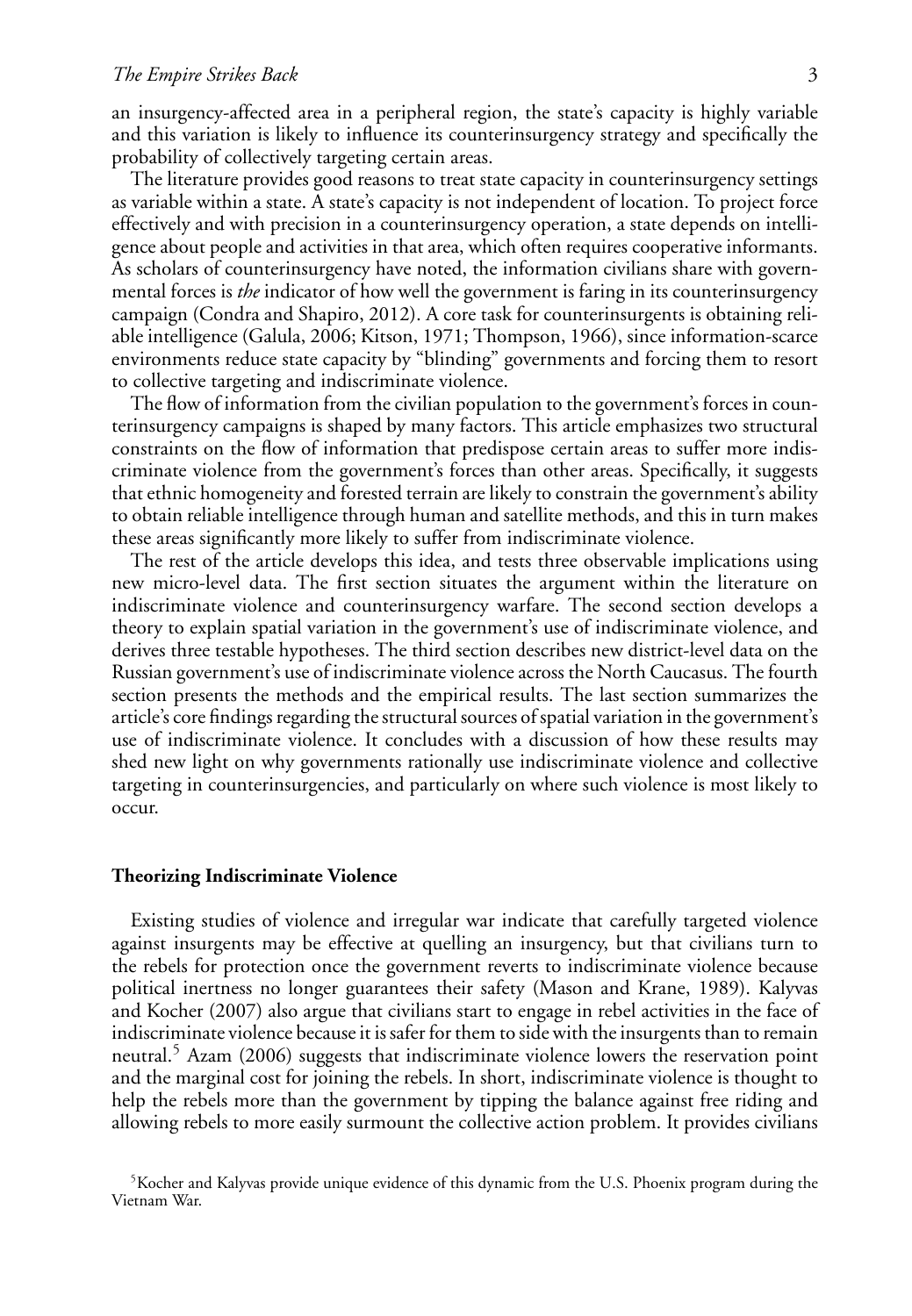with a reason to join the rebels, both to ensure their safety (Mason and Krane, 1989; Goodwin, 2001) and to strike back and obtain "justice" (Wood, 2003:18–19; Kalyvas, 2006:151–60; Souleimanov, 2007:270–76). As Kalyvas and Kocher note (Kalyvas and Kocher, 2007:183): "individuals [may] participate in rebellion not in spite of the risk but in order to better manage it." The result is often an inefficient spiral of violence (Zürcher, 2007:113).

Although governments may be cognizant of the potentially negative consequences of adopting such a strategy, increasing repression and indiscriminate violence may become the preferred strategy "not because it has a high probability of success, but because the weakness of the state precludes its resorting to less violent alternatives" (Mason and Krane, 1989:175). In other words, states resort to indiscriminate violence, the argument goes, not because they want to, but because they must (Zhukov, 2013).<sup>6</sup> Several scholars note that the use of indiscriminate violence is a sign of weakness and desperation (Downes, 2008; Hultman, 2007; Valentino, Huth, and Balch-Lindsay, 2004). While state capacity explanations offer an important angle on this problem, they have been criticized for tautological reasoning and lacking clear causal mechanisms (Kocher, 2010). We agree that state capacity needs to be explained and correctly specified according to context. It would be difficult to call Russia a weak state, yet it has been unable to quell rebel violence in the Russian North Caucasus for more than two decades. An important reason, which is suggested in Zhukov (2013), is that coercion is difficult when information is unavailable and/ or costly to obtain. The central government in Russia realizes this problem, and has therefore opted to use local agents to maintain control in the North Caucasus, such as Ramzan Kadyrov in Chechnya. The region receives large financial support from the central government that allows the regional rulers to maintain political order in accordance with the wishes of the government in Moscow. However, this solution does not resolve the dilemma of instilling the desired order because indirect rule is a double-edged sword that creates a principal-agent problem (Gerring et al., 2011; Gortzak and Siroky, 2012; Hechter, 2000; Salehyan, Siroky, and Wood, 2012). Moscow is rightly wary of devolving political power to its regional agents that it cannot fully control. Regional agents are often unable or unwilling to follow orders from the central government. This explains the widespread practice of dispatching large police forces from other regions of Russia to the North Caucasian republics. Local police forces are deemed too unreliable to be trusted with certain responsibilities, even though they are generously paid by the government in Moscow.

Applied to our theory, more (non-Russian) ethnic homogeneity implies more solidarity, all else equal, and this increases the cost of intelligence to the government, even when the center can delegate some of its informational collection efforts to locals. Lyall and Wilson (2009) also show that the mechanization of modern militaries inhibits information collection among local populations and results in increased difficulties for the government to separate insurgents from noncombatants and selectively apply rewards and punishment. Condra and Shapiro (2012) also make arguments that support this approach, and suggest that the information civilians share with government forces is *the* indicator of how well the government is faring in its counterinsurgency campaign. This article emphasizes two factors—one human ( ethnic homogeneity) and one physical (forested terrain)—that are highly variable across space within the same conflict, and jointly influence the availability

<sup>6</sup>For evidence that the government's use of indiscriminate violence can stem an insurgency by revealing that "the insurgency cannot credibly protect the population or respond in kind, feeding the perception that the insurgency is both likely to lose and is endangering locals without bringing tangible benefits" and therefore that "indiscriminate violence's effects are suppressive, rather than escalatory, in nature," see Lyall (2009 :338).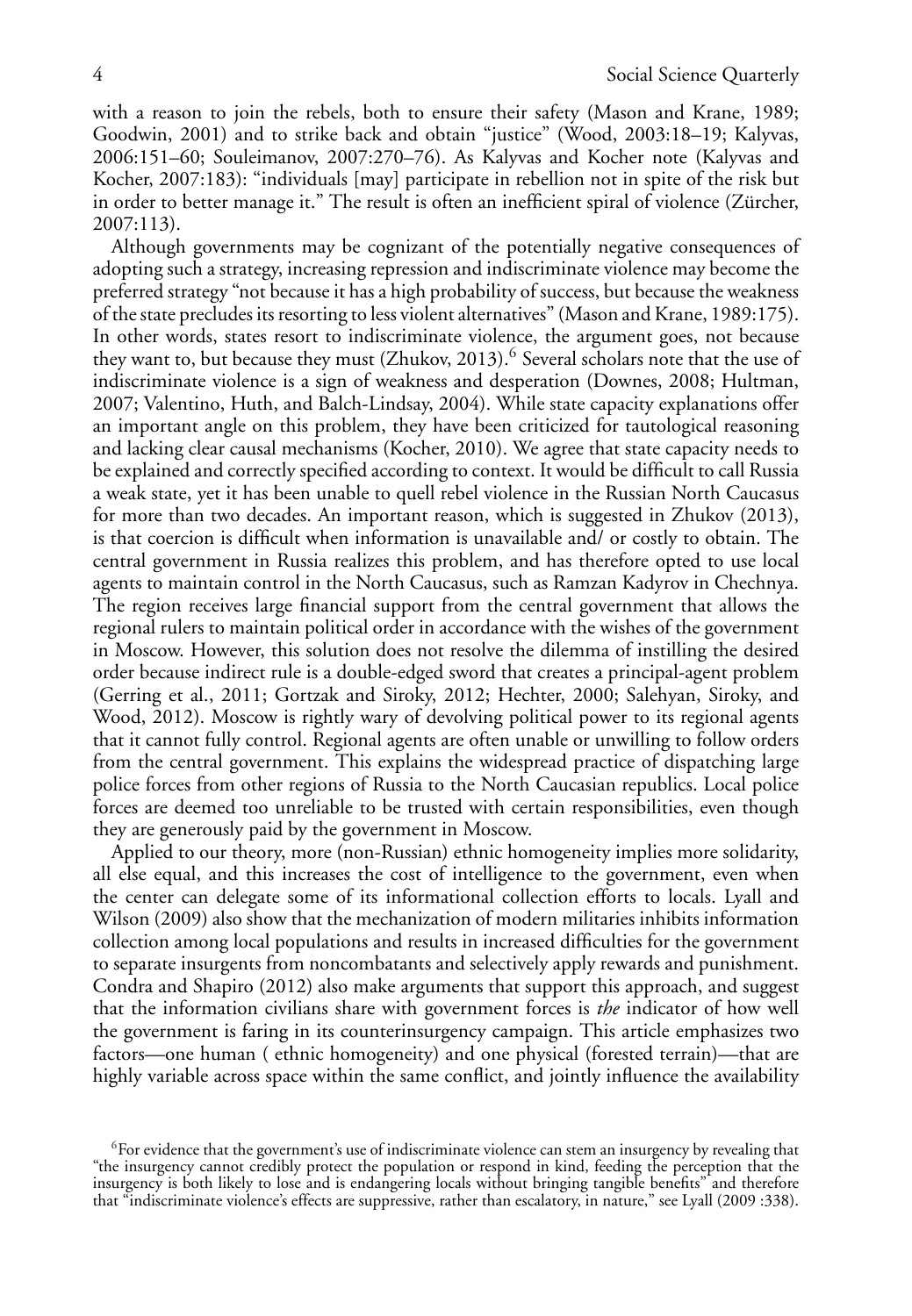To explain why and how the availability of this information is shaped by local human and physical structures, we first discuss the role of ethnicity and then the role of forested terrain, and finally how they interact to influence the likelihood of an area being indiscriminately targeted.

# *From Ethnicity to Information and Indiscriminate Violence*

It is well known that organized state violence can harden group identities and shape behavior (Balcells, 2012; Simmel, 1955). Thus, while ethnic solidarity might antedate the conflict, it can also be constructed out of the conflict, creating an endogeneity issue. However, some degree of ethnic concentration appears to be necessary for resolving the initial collective action problem, and relatively spatially concentrated, ethnically homogeneous areas have a clear comparative advantage in this regard (Toft, 2010; Weidmann, 2009). The current conflict in Eastern Ukraine, for instance, is likely to harden the ethnic identities of Ukrainians and Russians, but it is not by accident that the conflict started in those areas where ethnic Russians were concentrated (e.g., the Donetsk and Luhansk regions). In the Caucasus, where many ethnic groups hold a grudge against the central Russian state, the conflict also took hold initially in Chechnya, where there was the largest and most spatially concentrated indigenous ethnic group in the North Caucasus (among those groups with grievances).7

Prior research indicates that group solidarity tends to be higher where administrative and ethnic boundaries are coterminous—that is, when a local administrative unit is ethnically homogeneous (Homans, 1950; McPherson and Smith-Lovin, 1987; Hechter, 1988, 2000; Roeder, 2007; Siroky and Cuffe, 2015).<sup>8</sup> Locally homogeneous populations can foster higher levels of group solidarity because they can more efficiently monitor in-group members than ethnically divided districts, and thus punishment for treasonous behavior can be meted out with more precision (Hechter, 1988). In-group solidarity regulates and stems the flow of information from the insurgents to the government. When the central government finds it difficult to flip locals and recruit reliable informants, it is more likely to become desperate and to adopt a counterinsurgency strategy with diminished precision. These dynamics are self-reinforcing, since unintentional civilian casualties tend to further reduce cooperation from civilians (Thier and Ranjbar, 2009; Condra and Shapiro, 2012). Ethnic structures are therefore crucial in counterinsurgencies because highly solidaristic groups are difficult to penetrate, which makes intelligence hard to obtain and reduces the state's capacity to target insurgents more selectively.

Local ethno-demographic structures condition how easily the government will be able to find reliable civilian informants willing to risk punishment (usually death) at the hands of members of their own group for defection and collaboration (Kalyvas, 2008; Staniland, 2012). As a result, governments are likely to possess fewer options for extracting reliable

 $^{7}$ The reason why the conflict did not initially spread to other areas of the region that held a grudge against Moscow, however, was no doubt partly due to Moscow's response to Chechnya's quest for independence—

neighboring Caucasian nations updated their beliefs about the probability of success. 8This article uses ethnic homogeneity as a proxy for local in-group solidarity, but other measures might be used if data were available. In-group solidarity tends to be lower in areas marked by high rates of intermarriage and intermixing, so district-level measures of endogamy and spatial segregation would have been ideal, but such data were unfortunately unavailable.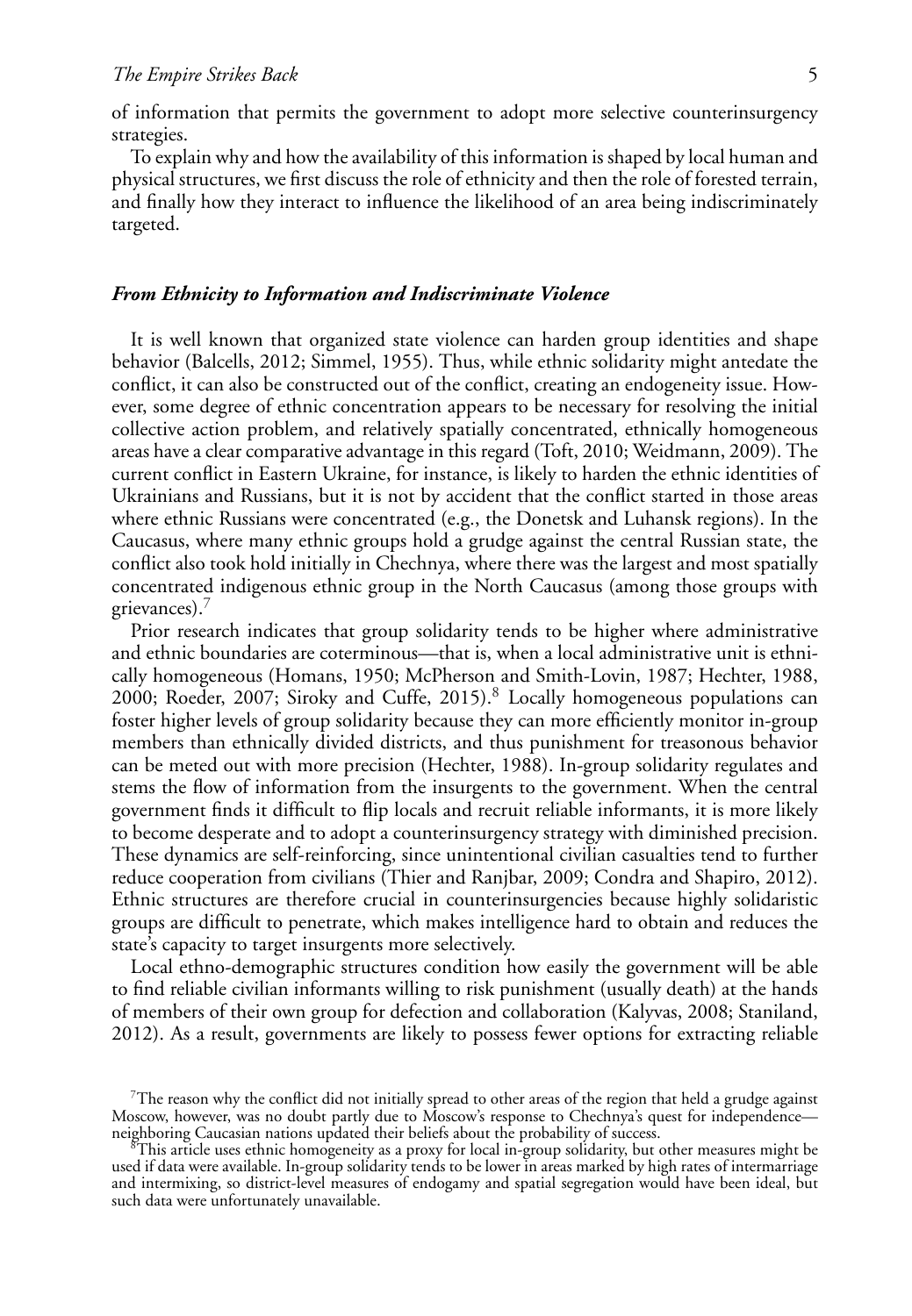and accurate information in ethnically homogeneous areas. The lack of reliable and accurate information diminishes the state's capacity and makes governments desperate, which increases the likelihood of electing to deliberately target civilians. State capacity is thus not a constant, even within the same country and time period, but is endogenous to local ethnic solidarity, which influences the extent to which information is leaked or quarantined. Where information is contained, the government possesses lower state capacity and is more likely to use indiscriminate violence against civilians.

Ethnic homogeneity provides the insurgents with key advantages that help it to overcome problems of information leakage and collaboration. Areas with greater ethnic diversity lack the same strength of monitoring, punishment, and reciprocity mechanisms (Fehr, Gächter, and Kirchsteiger, 1997; Gintis, 2000; Collier, 2001; Habyarimana et al., 2007). Although there is a large body of literature on how, and if so how much, ethnic heterogeneity is associated with a greater likelihood of civil war at the cross-national level (Sambanis, 2006), subnational level (Cunningham and Weidmann, 2010), and with more intense ethnic wars (Lacina, 2006), the link between ethnic structure and the use of indiscriminate violence has received relatively little attention.<sup>9</sup>

Ethnicity need not be conceptualized in primordial terms, and multiple identities may exist, which may be more or less fluid, in this theory. Indeed, ethnic defection is still possible because ethnic solidarity is variable. Nonetheless, regardless of how fluid and myriad identities may be at a conceptual level, ethnic defection and information extraction should prove more difficult in areas dominated by one ethnic group with a high level of group solidarity. Moreover, since a decrease in economic development often precedes and accompanies counterinsurgency campaigns, the local population is often forced to increase its reliance on ethnic and clan structures for the provision of their needs in order to access public goods and services. $10$ 

Since the availability of information and access to cooperative informants in ethnically homogeneous areas depends almost by definition on the government's ability to seize upon potential ethnic defectors, the government must be willing and able to provide incentives to the defectors willing to engage in violence against their own ethnic kin (Kalyvas, 2008; Staniland, 2012).<sup>11</sup> Although Kalyvas focuses on the supply side of ethnic defection, Staniland emphasizes the demand side. This article builds on both these logics, and also highlights the conditions under which it is less or more likely. An important qualification to the demand side of ethnic defection is that switching to the government's side may be just as precarious as remaining in the insurgency. Consider the current ruler of Chechnya, Ramzan Kadyrov. Along with his father Ahmad Kadyrov, he defected to the government's side in the second Russian-Chechen war. In the first Russian-Chechen war, 1994–1996, both father and son fought the Russians. Soon after coming to power, Ramzan Kadyrov started to systematically eliminate high-profile competitors to his patronage from the Kremlin. For example, Ruslan and Sulim Yamadaev, both "Heroes of Russia," switched sides from the rebel forces to pro-Russian forces but were killed, most likely on Kadyrov's orders. Ruslan

 $^9$ Fjelde and Hultman (2013:2) is a recent exception that studies communal conflicts between ethnic groups (rather than conflicts between the state and an insurgency) and argues that "ethnicity [in Africa] provides a

criterion for collective targeting when individual wartime affiliations are not known."<br><sup>10</sup>One of the most violent regions in the North Caucasus, Dagestan has also the highest number of invalids that receive support from the government. Zakir Magomedov, Nash Jihad—Korruptsiya, Ili Otkuda V Dagstane Stolko Invalidov (Our Jihad is Corruption, Or Why There Are So Many Invalids in Dagestan) http://www.echo.msk.ru/blog/publicpost/996210-echo/. 11Kalyvas (2008: 1045) defined ethnic defection as "a process whereby individuals join organizations

explicitly opposed to the national aspirations of the ethnic group with which they identify and end up fighting against their coethnics."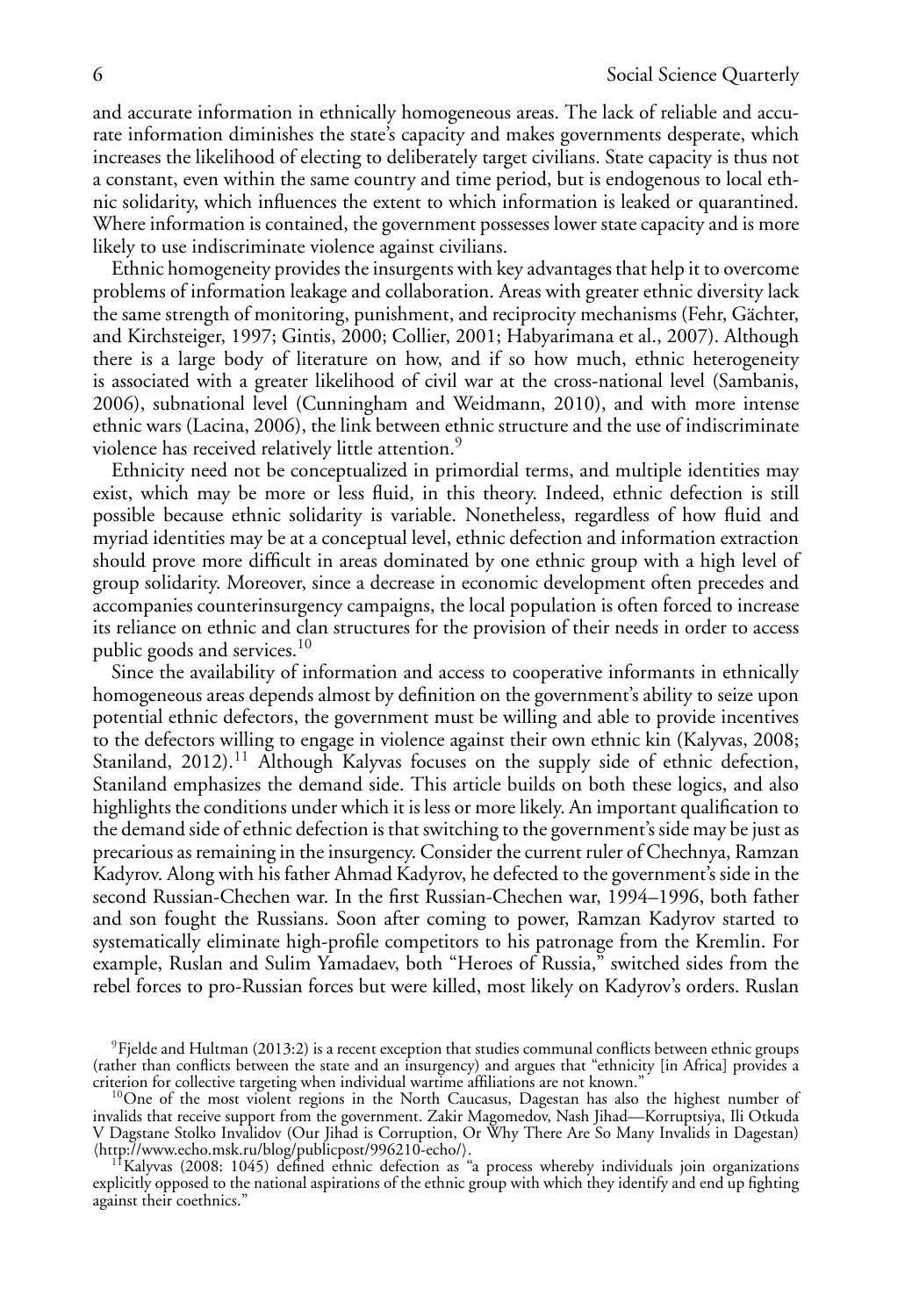Yamadaev was gunned down in Moscow<sup>12</sup> and Sulim Yamadaev was assassinated in Dubai,  $UAE.<sup>13</sup>$ 

On the supply side, the government's willingness to accommodate the insurgents is constrained by principal-agent problems that arise when the government rules indirectly through native leaders (Hechter, 2000; Gerring et al., 2011). The central government succeeds in splitting the insurgency by co-opting some of the insurgents and elevating a few of them to positions of power. The flip side of this shrewd move is the government's loss of control, which can potentially undermine the entire effort to regain control over the region. This is precisely what has happened in Chechnya. The Russian government has avoided replicating the Chechen model of indirect rule elsewhere in the North Caucasus where the insurgency has spread, and for good reasons, even though there is evidence of demand for more self-rule (Siroky, Dzutsev, and Hechter, 2013). The government may be willing to pay the price of using indiscriminate violence, instead of providing overly generous incentives for ethnic defection, when the affected area is ethnically homogenous and principal-agent problems, especially moral hazard, are likely to be severe.<sup>14</sup>

In focusing on the role of ethnicity, we are not arguing that ethnicity per se explains violence and we recognize that many political, social, and economic factors influence the likelihood that the government will use indiscriminate violence. All else equal, local ethnic structures have a strong influence on the flow of information from local insurgency cells to the government because, in ethnically homogenous areas, intragroup dependence is generally high, free-riding options are limited, and cooperative informants are few. This scarcity of information shapes state capacity at the local level, and in this way probabilistically influences the government's counterinsurgency strategy. If this argument is correct, the observable empirical implication should be a concentration of indiscriminate violence in ethnically homogeneous districts.

If this is what the evidence reveals, this result would be consistent with the results in Cunningham and Weidmann (2010), which finds that conflict between an ethnic group and the state is more likely in locations that contain one demographically dominant ethnic group. A key mechanism for this is highlighted in Hechter (1988), which argues that groups are created to produce club goods and persist through their ability to engage in effective monitoring and sanctioning that are facilitated by dependence on the group. Monitoring and sanctioning are easier to implement in ethnically homogeneous communities, where group solidarity is generally higher and recruitment is easier (Gintis, 2000; Collier, 2001; Varughese and Ostrom, 2001; Habyarimana et al., 2007). When the government reverts to

by anything at all? One might suggest that an ethnically Russian central government is unconcerned about collateral damage during counterinsurgency campaigns in ethnically non-Russian regions. Russia's use of indirect rule in Chechnya, rather than more indiscriminate violence, indicates that the central government still prefers to resolve the conflict through less violent means by delegating power to the local Chechens, even if it has less concern for natives than for Russians in the region. The central government in Russia also cracked down on independent media at the same as it cracked down on the insurgency, allowing Putin to control the media's reporting on the counterinsurgency. The most notorious example is the takeover of the independent TV channel, NTV, from its owner, Russian oligarch Vladimir Gusinsky, who was briefly detained in 2000, but managed eventually to leave the country.

<sup>&</sup>lt;sup>12</sup> (http://www.gazeta.ru/politics/2008/09/24\_a\_2842014.shtml).<br><sup>13</sup> (http://ria.ru/trend/attempt\_sulim\_yamadaev\_30032009/). Also see (http://www.interfax.ru/russia/txt. asp?id=71695). The Russian government co-opted father Ahmad Kadyrov and his son, Ramzan Kadyrov,<br>as the pro-Russian rulers of Chechnya in 1999. The Russian government benefited from a split within the pro-independence Chechen movement as the grand mufti of pro-independence in Chechnya, Ahmad Kadyrov, was fired from his position by the pro-independence Chechen government and declared an "enemy of the Chechen people" (see http://kadirov.ru/node/88). It is plausible that the split in the insurgency preceded the government's plans for receiving ethnic defectors, consistent with the logic in Staniland (2012).  $14$  If the government is willing to pay the price of using indiscriminate violence, why should it be constrained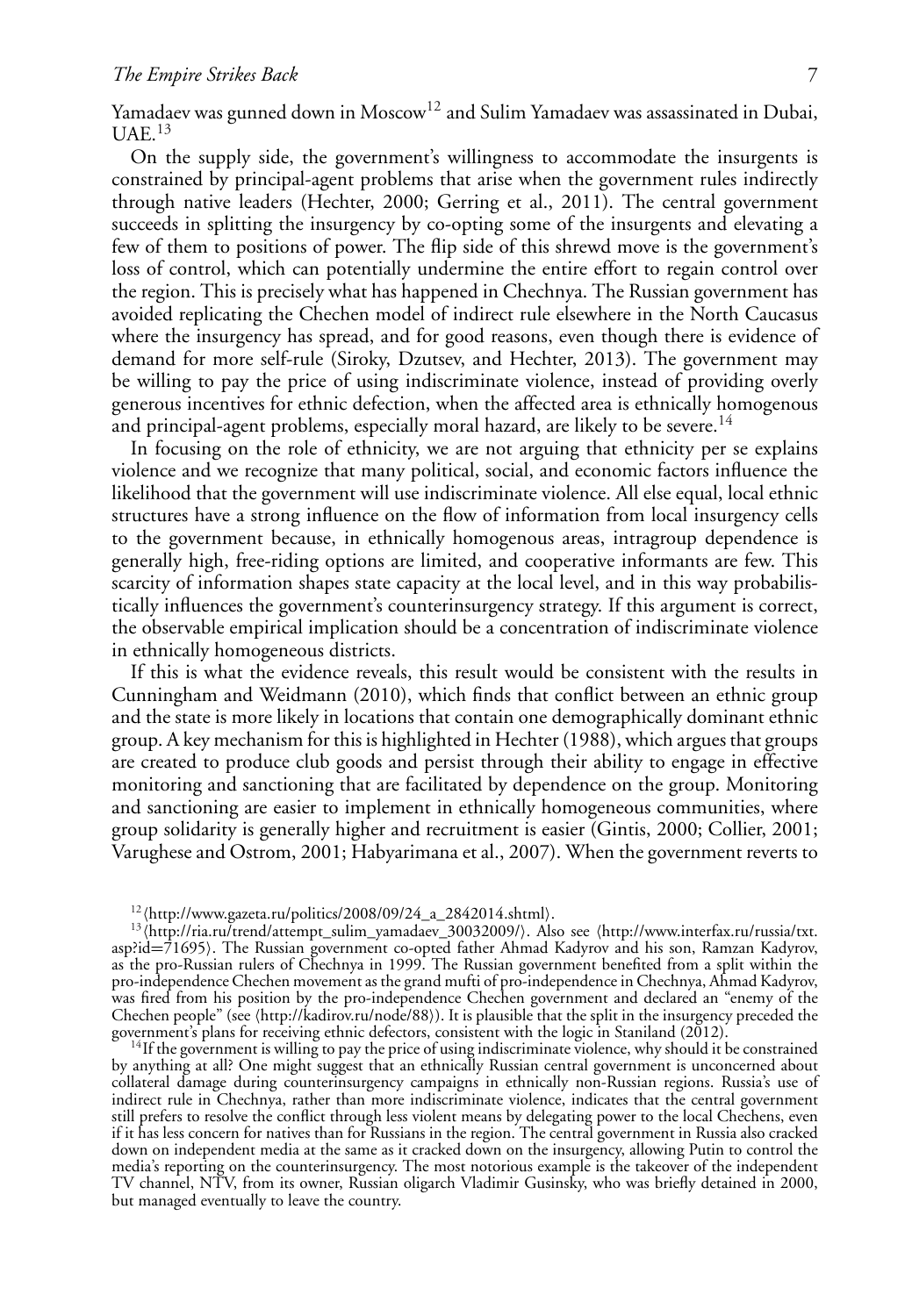indiscriminate actions, personal safety becomes one of the most valuable goods that groups can produce. The production of this good enhances group solidarity and increases barriers to entry and external penetration. A central component of the barrier is informational. Ethnic homogeneity makes it more difficult for the government to obtain reliable information, which pushes the government to engage in more indiscriminate actions and results in a concentration of indiscriminate violence in ethnically homogeneous districts. Mixed populations make it easier for the government to extract intelligence by exploiting ethnic rivalries, and reduce the insurgency's ability to quarantine information and maintain a cohesive resistance.

# *From Terrain to Information and Indiscriminate Violence*

The second micro-level factor emphasized in this article that shapes the government's strategy is the physical terrain. Collier (2000), Fearon and Laitin (2003), and Kalyvas, Shapiro, and Masoud (2008) all point to the role of difficult-to-traverse terrain on civil war and armed rebellion. Counterinsurgency theorists have long recognized that environmental structures influence the dynamics of conflict in crucial ways (Galula, 2006). "Guerrilla fighting," wrote Che Guevara, "will not always take place in the country most favorable to the employment of its tactics; but when it does, that is, when the guerrilla band is located in zones difficult to reach, either because of dense forests, steep mountains, impassable deserts or marshes, the general tactics, based on the fundamental postulates of guerrilla warfare, must always be the same."15 Laqueur (1975) even argues that guerrilla warfare is defined by the use of difficult-to-traverse terrain. Both Buhaug and Gates (2002) and Fearon and Laitin (1999, 2003) find evidence that countries with more mountainous terrain were more likely to experience civil wars. Since rebel forces are normally in a weaker position than the government, they need to find ways to tip the balance of forces in their favor, and to survive they need places to hide. Difficult terrain provides such opportunities by offering refuge for insurgents and preventing the government from putting its superior forces to more effective use (Glaser and Kaufmann, 1998; Esteban, Mayoral, and Ray, 2012; Carter and Veale, 2013).

Most of the literature identifies rough terrain as conferring tactical advantages and refuge or safe havens to the rebels. In addition, Hendrix (2011) argues, difficult terrain deprives the state of the ability to build an effective tax system and thereby decreases the state's fiscal capacity. Benson and Kugler (1998) find that "relative extractive capacity" is negatively associated with the severity of conflict—that is, countries are less likely to experience intense civil wars when they are able to better access the resources of the societies they govern. Just as rough terrain and remote territory reduces the ability of the state to generate revenue by increasing the costs associated with collection, which generates lower fiscal contracts, this diminished revenue weakens the state's ability to contain and address other problems in its periphery, especially insurgency.

Hendrix (2011) posits that there is an indirect effect of mountainous terrain on tax capacity and a direct effect of mountainous terrain and tax capacity on civil war onset. The effect of geography on conflict is thus mediated by state capacity. This is consistent with Thies (2010), who finds that several measures of state extractive capacity are statistically unrelated to civil war onset using a simultaneous equations model. When focusing on the government's use of indiscriminate violence within an existing civil war (rather than on civil

<sup>&</sup>lt;sup>15</sup> Guevara (1997:63), cited in Hendrix (2011).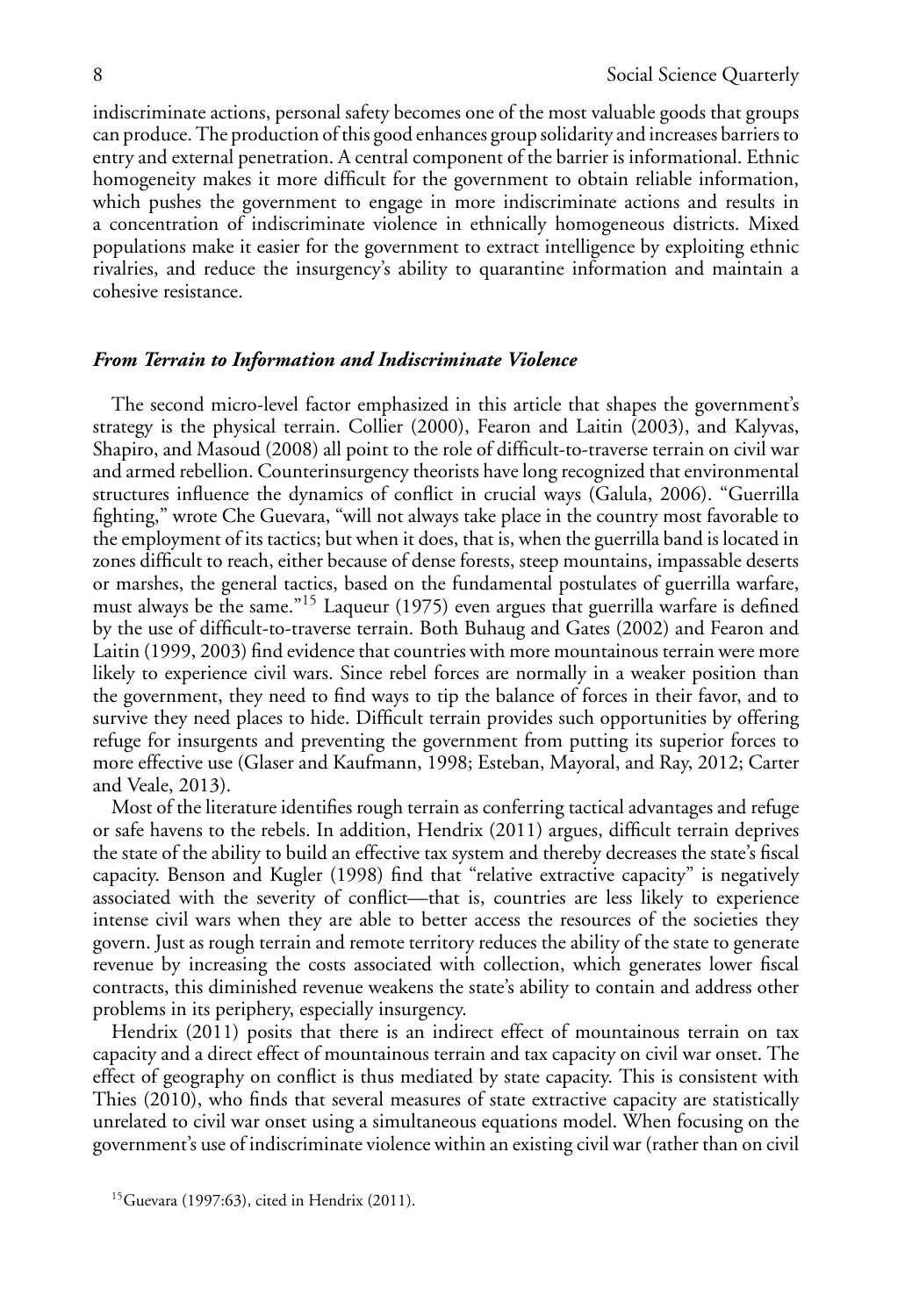## *The Empire Strikes Back* 9

war onset), we expect that difficult terrain should make it less likely that the government employs selective targeting. While terrain has numerous effects, and it certainly confers tactical advantages to the rebels, the primary mechanism emphasized in this article concerns how terrain—particularly forested terrain—undermines the state's capacity to conduct surveillance and gather intelligence. Satellite and other digital intelligence is harder to exploit in forested areas that also typically lack important infrastructure, such as roads, that are useful for surveying and controlling the insurgents. Moreover, when satellite intelligence and other distance-monitoring mechanisms are made more difficult, the government must rely more on human intelligence.

However, human intelligence is more costly to obtain in areas characterized by ethnical homogeneity of the out-group, which brings us to the central argument in this article namely, that terrain and ethnic homogeneity are mutually reinforcing because both make it more costly for the central government (for human and physical reasons) to collect taxes, extract intelligence, and identify insurgents for selective targeting. The first two hypotheses examine the unconditional effects of terrain and ethnic homogeneity, whereas the third (and primary) conjecture concerns how the effect of ethnic homogeneity on indiscriminate violence is enhanced by the presence of forested terrain.

#### *Deriving Testable Hypotheses*

Given the difficulty that ethnic homogeneity can pose to the ability of a government fighting a counterinsurgency to find cooperative informants and acquire reliable intelligence, it is hardly surprising that diluting pockets of ethnic homogeneity is a strategy that governments have routinely pursued throughout history and around the world in the periphery—from Xinjiang and Javakheti to Ireland. Indeed, this form of divide and rule by mixing populations has been around since the time of Nebuchadnezzar, if not earlier, and was a key component in the formation of early modern Europe (Bartlett, 1994). More recently, Zhukov (2014) explored mass forcible resettlements in the Soviet Union, and emphasized the role of imperfect information in the government's decision to use mass resettlement as a policy tool. In examining the problem of collective targeting and indiscriminate violence, we build on these arguments by positing that where there is a greater degree of ethnic homogeneity (and thus a scarcity of actionable intelligence), the government is more likely to use indiscriminate violence, including such drastic measures as mass population transfers and indiscriminate shelling. This leads to the first hypothesis.<sup>16</sup>

*Hypothesis 1*: Ethnically homogeneous districts are more likely to be subject to indiscriminate governmental violence.

The second micro-level factor we theorize is terrain—specifically, the role that forested terrain plays in shaping the government's counterinsurgency strategy. While certain kinds of terrain are thought to make insurgency more likely in the first place by conferring tactical advantages on the rebels (Fearon and Laitin, 2003; Esteban, Mayoral, and Ray,  $2012$ ,<sup>17</sup> the hypothesized mechanism here is that forested terrain shapes the cost of surveillance and limits the utility of nonhuman (e.g., satellite) intelligence gathering. Like

 $16$ It is key that this is measured at the district level. The Russian Federation has a relatively low ethnic fractionalization score, since nearly 80 percent of its population are ethnic Russians, but like many countries<br>it has a highly variable ethnic structure at the local level.

<sup>&</sup>lt;sup>17</sup> However, Esteban, Mayoral, and Ray (2012) and Collier and Hoeffler (2004) did not find evidence for the effect of terrain variables.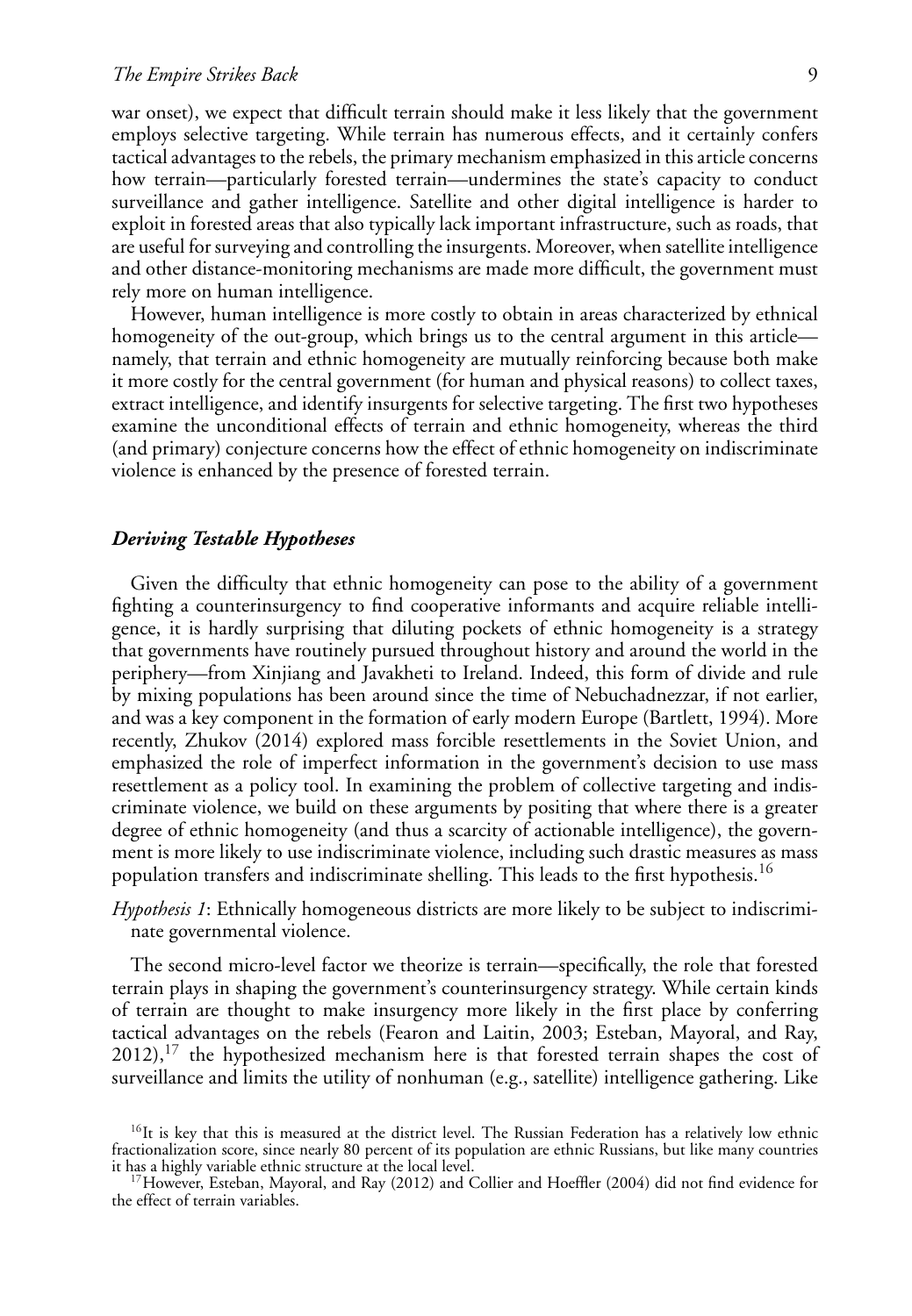ethnic homogeneity, forested terrain prevents the government from obtaining reliable and accurate information at a reasonable cost, which makes it harder to use precision measures. This leads to the second hypothesis.

*Hypothesis 2*: Districts with more forested terrain are likely to be subject to more indiscriminate governmental violence.

An alternative explanation for the relationship between forested terrain and indiscriminate governmental violence is that using artillery shelling and air raids would cause many casualties and would destroy a lot of buildings in cities, but not in a forest. If the state does not expect that civilians and their property are located near the target, it has less incentive to avoid using indiscriminate violence. This explanation omits two crucial considerations, however. First, the government's need to use artillery and other means of indiscriminate violence already signifies the state's failure to quell the insurgency through alternative means. Second, the state's reliance on highly visible means of destruction indicates its lack of local control.

When both human and physical means of intelligence gathering are constrained, the government will be forced to resort to indiscriminate tactics. The third and final hypothesis therefore posits an interactive effect between ethnic homogeneity and forested terrain.

*Hypothesis 3*: The effect of ethnic homogeneity on indiscriminate violence is enhanced by the presence of densely forested terrain.

In the next section, we describe disaggregated district-level data on all the factors implied by these hypotheses and covering the Russian counterinsurgency across the North Caucasus from 2000 to 2011.

# **Data Description**

While it is widely known that the central government in Moscow fought two Russian-Chechen wars in 1994–1996 and 1999–2000, a protracted low-scale insurgency has continued to spread across the North Caucasus region. In 2010–2012, an average of about 700 people have died in insurgency-related attacks in the North Caucasus every year. The vast majority of attacks have taken place in four autonomous republics in the North Caucasus—Dagestan, Chechnya, Ingushetia, and Kabardino-Balkaria—but other nearby territories have also been hit occasionally.<sup>18</sup> Within these regions, there are many ethnic groups, some spatially concentrated into homogeneous enclaves and others spatially dispersed, and there is a wide variety of terrain as well, ranging from densely forested villages to open plains. This presents us with an excellent opportunity to explore the three hypothesized relationships.<sup>19</sup>

<sup>&</sup>lt;sup>18</sup>Caucasian Knot website:  $\langle$ http://www.kavkaz-uzel.ru/articles/239836/).<br><sup>19</sup>Russian State Statistical Service, 2010 census results, found at  $\langle$ http://www.gks.ru $\rangle$ . The Russian Federation as a whole is relatively homogeneous in ethnic terms—about 80 percent of its population is ethnically Russian. At the same time, the Republic of Dagestan in the Russian North Caucasus is ethnically very diverse with the largest ethnic group amounting only to around 30 percent of the republic; the second largest group comprises 17 percent, the third ethnic group in line makes up 15 percent, and the fourth group 13 percent. When we examine detailed data on the district level in Dagestan, however, we see that of 52 administrative units, about half (24) have a single dominant ethnic group that comprises over 90 percent of the administrative unit's population. It is in these homogeneous districts where we would expect the government to use the most indiscriminate violence because they operate in an information-poor environment in which the ability to target selectively is diminished.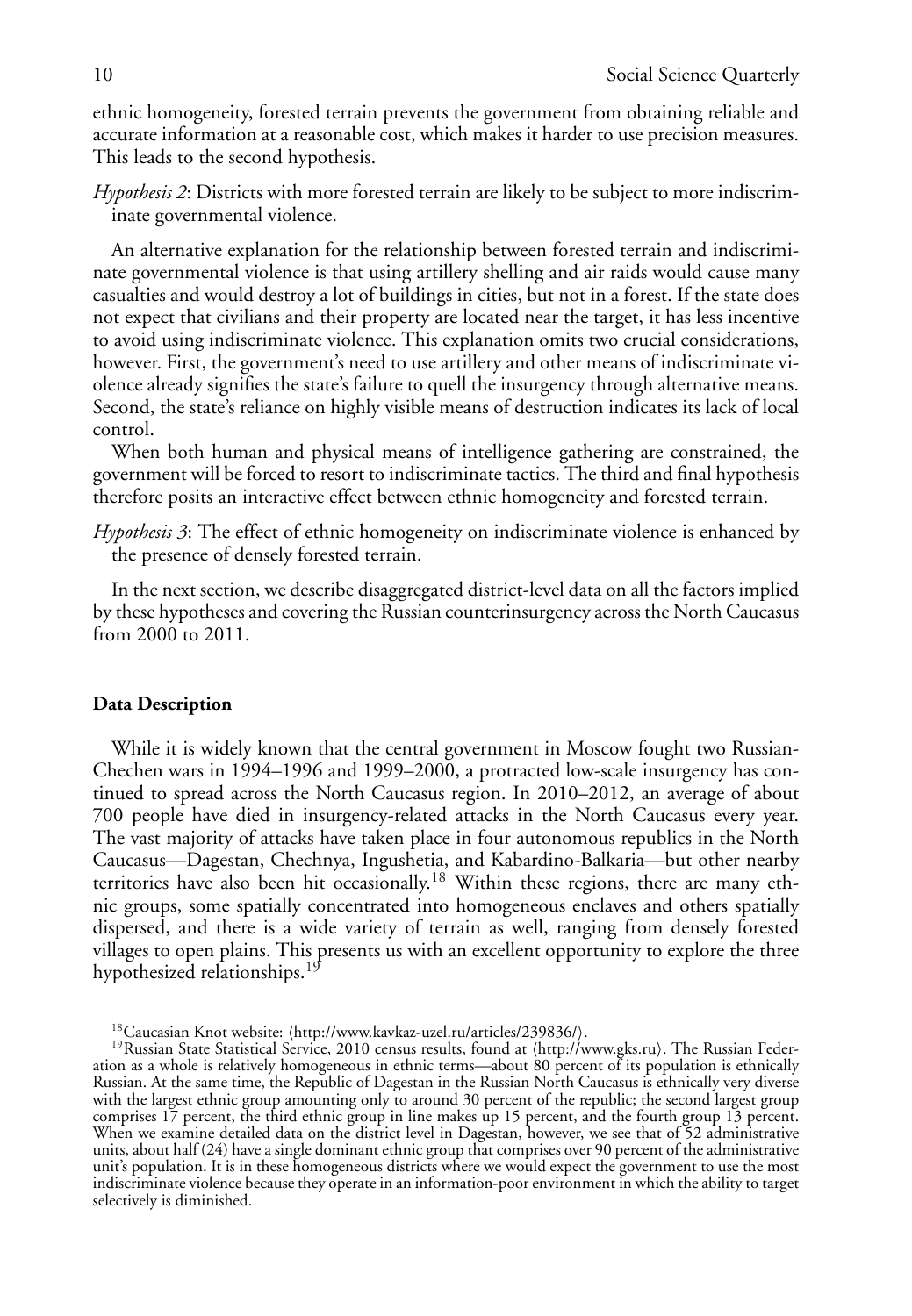# The Spatial Distribution of Indiscriminate Violence, Largest Indigenous Ethnicity, and Forested Terrain in the North Caucasus, 2000–2011



(a) Indiscriminate Violence

(b) Largest Indigenous Ethnicity

(c) Forested Terrain

The dependent variable is operationalized as the count of violent indiscriminate acts in a given district, pooled over the period 2000 and 2011. Municipal districts include rural districts, cities, and combinations of cities with adjacent rural areas. An indiscriminate act includes any incident involving artillery shelling, air raids, or the use of armored vehicles, and taken by the Russian Army, the FSB (Russian Federal Security Service), Special Forces, Police Forces, the Federal Administration, the Local Administration, and Ramzan Kadyrov.<sup>20</sup> Since our primary hypotheses are structural and spatial rather than temporal, we pool all the observations over time by district. The data set builds on a unique data-collection effort that uses a dictionary-based automated event coding to identify news reports about armed attacks involving rebels and government forces (Zhukov, 2012). We expanded these data to include new district-level data to test the main hypotheses.

Figure 1 depicts the spatial distribution of indiscriminate government violence, the proportion of the largest indigenous ethnic group, and the proportion of forested area across the North Caucasus in the region's 200 districts.<sup>21</sup>

To examine the role that ethnic structure may play in determining where the government is more likely to use indiscriminate violence, we collected data from the Russian census on the ethnic composition of each district.<sup>22</sup> We then calculated several formulas intended to capture the ethnic structure of a location. The simplest one, which we ultimately adopt in our analysis as the most straightforward indicator of our theoretical prediction, is the proportion of the largest indigenous ethnic group. To test the effect of forested terrain, we measured the proportion of the village(s) with forested terrain (Zhukov, 2013). We also included several controls, including measures for the proportion of villages in a district

 $^{20}$ This is our operational definition. For our conceptual definition, see footnote 1. One possible criticism of our operationalization of the dependent variable is that the use of artillery, air raids, and other sophisticated weaponry does not reflect "low" state capacity. Indeed, the Russian government has been known to use highly sophisticated weapon systems against insurgents in the North Caucasus. This in fact supports the article's claim because when the government has to resort to weapon systems, artillery, and air raids that inflict indiscriminate damage, even if these systems are of the latest generation, the government has failed to selectively target the insurgents and to contain the rebellion at an early stage when massive military machinery was not needed. insurgents and to contain the rebellion at an early stage when massive military machinery was not needed. 21These districts are nested within nine regions (republics): Adygea, Chechnya, Dagestan, Ingushetia,

Kabardino-Balkaria, Karachaevo-Cherkessia, Krasnodar region, North Ossetia, and Stavropol region. Indiscriminate government violence was logged for this figure to improve the visibility of its distribution across districts. Adygea and Krasnodar are excluded from this figure because the shape file including these two regions

is not currently available, but these two regions are included in the empirical analysis.<br><sup>22</sup>The data on the ethnic composition of districts in 2002 are drawn from an online project that maps ethnicity in the Caucasus (http://www.ethno-kavkaz.narod.ru). Additional data on ethnic composition were drawn from O'Loughlin and Witmer (2012).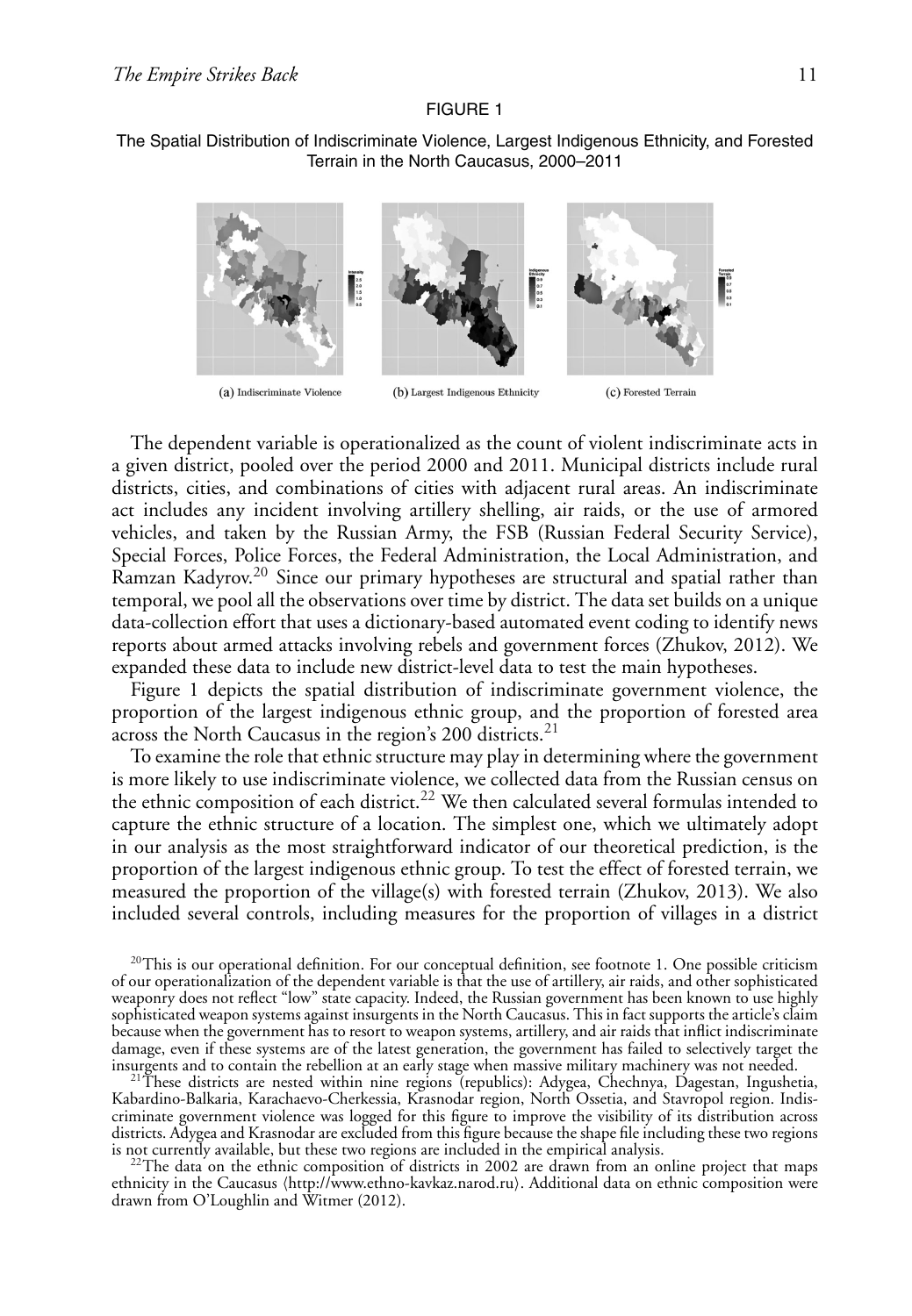located on petroleum reserves, the average population size of a district taken from two censuses in 2002 and 2010, the average elevation of villages and towns above sea level in each district, and the district's urbanization.<sup>23</sup>

#### **Empirical Analysis and Discussion**

To examine the hypothesized relationships, we estimated a series of negative binomial regression models (Table 1). Consistent with the first hypothesis, we find that as the proportion of the largest indigenous ethnic group increases, the expected count of actions involving indiscriminate violence also increases. The results indicate consistently high levels of statistical significance across all model specifications.<sup>24</sup> Hypothesis 2 receives weaker empirical support, but the results do suggest that the government is more likely to use indiscriminate violence in densely forested districts. This effect is hypothesized to be important mainly in the presence of ethnic homogeneity, according to Hypothesis 3, and we find strong evidence for an interactive effect between forested terrain and ethnic homogeneity. This is consistent with the third hypothesis, and suggest that districts that are both ethnically homogeneous and densely forested—which implies that both human and physical constraints on intelligence gathering are operating—are the most likely targets of indiscriminate violence.

Elevation is positively related to the government's use of indiscriminate violence in Model 2, but it becomes less significant in other models. Why is high elevation less robust of a predictor of indiscriminate governmental violence than forested terrain? One potential explanation is that since this variable simply measures the elevation of the district above the sea level, it may not capture the idea of difficult-to-traverse terrain, since the government forces may still be able to easily access and control districts with high elevation. Another reason is that there are simply fewer people living in higher elevation districts than in forested area districts. This essentially means that difficult-to-traverse terrain does not attract indiscriminate violence by itself, unless there is a substantial supply of people there willing to rebel. The difference between forested and mountainous terrains in the North Caucasus also points to a possibility that these two factors may play different roles in different geographical locations, depending on the pattern of population distributions.

The constitutive terms that are used to construct the interaction term (in this case, the ratio of the largest ethnic group and the ratio of forested area) provide an estimate of the effect of ethnic homogeneity and forest terrain on the dependent variable, if the other constitutive term is held at zero (Brambor, Clark, and Golder, 2006). What we notice is that when the variable "Forest" is held at zero, the variable "Ethnicity" is still positive and statistically significant. When "Ethnicity" is held at zero, however, "Forest" is no longer statistically significant. This makes sense, since districts where the proportion of forested area is high, but the proportion of indigenous ethnic group is close to zero, are mainly ethnic Russian villages and districts. Ethnic Russians in the North Caucasus are not engaged in an armed conflict with the central government in Moscow, so districts with high values for forested terrain and low values for indigenous ethnic homogeneity are far less likely to

<sup>&</sup>lt;sup>23</sup>Urbanization is measured on a four-point ordinal scale that ranges from entirely rural districts, rural districts with cities as administrative centers, districts with only cities, and capitals with some adjacent rural

<sup>&</sup>lt;sup>24</sup>The reason for focusing on the indigenous population of the region, instead of the largest ethnic group, is because the largest group in some districts is Russian rather than native and our argument is about the dynamics in a "sons of the soil" conflict. Our measure is therefore a better measure of the key cleavage in the region, which is characterized by a sharp ethnic division between the central government, associated with Russian ethnicity, and the North Caucasus, populated largely by native groups.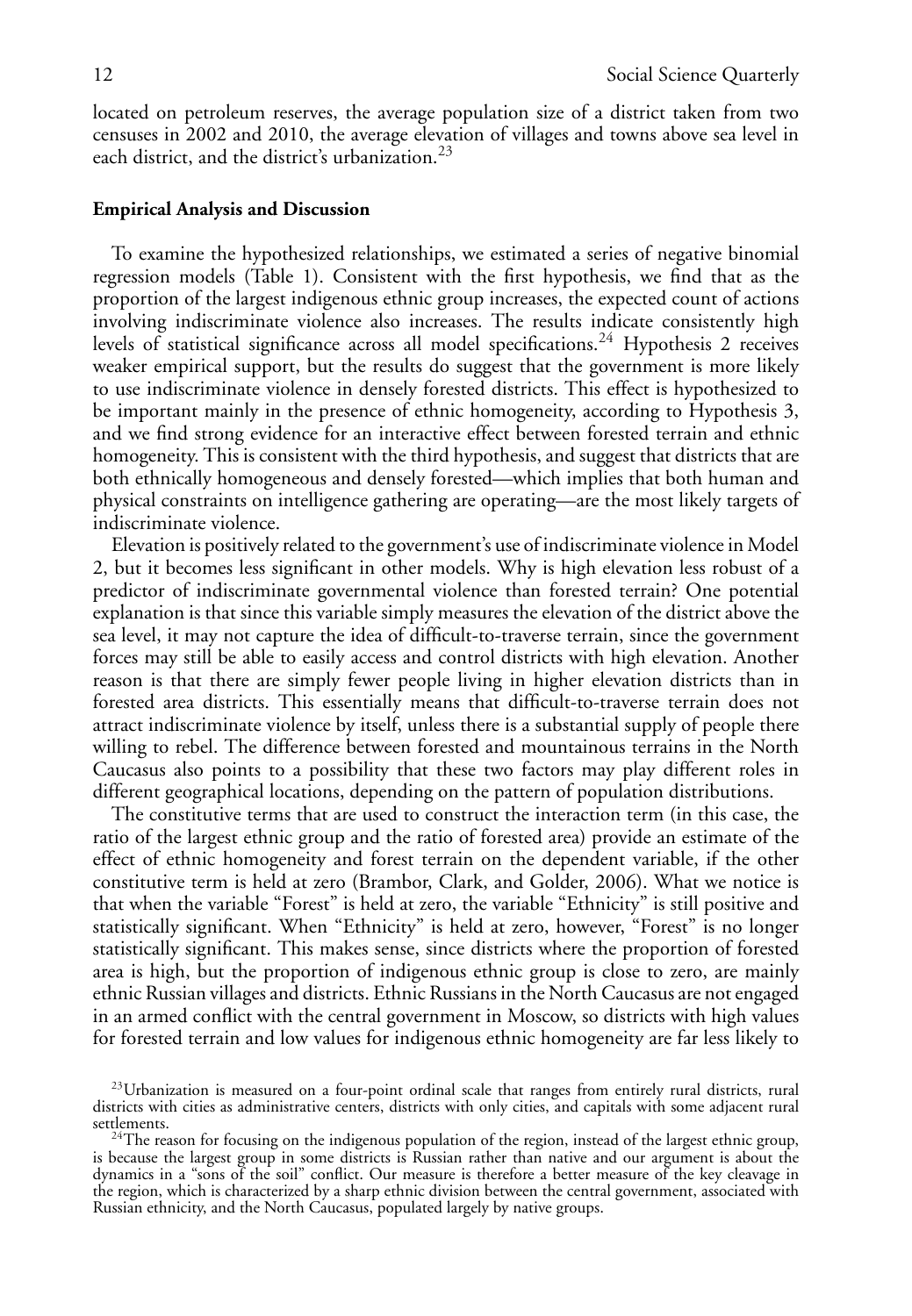| ف<br>ح      |
|-------------|
| جالعات<br>Ξ |
| ž<br>ć<br>ç |

|                                                                                   | Model 1                         | Model 2                                                                        | Model 3                                   | Model 4                                 | Model 5                                          | Model 6                                                                                                                                                                                                                                                                                                                                           | Model 7                                  | Model 8 | Model 9 |
|-----------------------------------------------------------------------------------|---------------------------------|--------------------------------------------------------------------------------|-------------------------------------------|-----------------------------------------|--------------------------------------------------|---------------------------------------------------------------------------------------------------------------------------------------------------------------------------------------------------------------------------------------------------------------------------------------------------------------------------------------------------|------------------------------------------|---------|---------|
| Population*10,000                                                                 | 0.03                            |                                                                                |                                           |                                         |                                                  |                                                                                                                                                                                                                                                                                                                                                   | <sup>န်</sup> ၀၀၀ m<br>၀၀၀၀ +<br>၀၀၀ – ၀ |         |         |
| Jrban                                                                             | $(0.02)$<br>$-0.11$<br>$(0.22)$ |                                                                                |                                           |                                         |                                                  |                                                                                                                                                                                                                                                                                                                                                   |                                          |         |         |
|                                                                                   |                                 |                                                                                |                                           |                                         |                                                  |                                                                                                                                                                                                                                                                                                                                                   |                                          |         |         |
| Elevation x 1,000                                                                 |                                 | $\begin{array}{c} 1,47** \\ (0.39)* \\ (0.79)* \\ (0.49)\\ (0.49) \end{array}$ |                                           |                                         |                                                  |                                                                                                                                                                                                                                                                                                                                                   |                                          |         |         |
| $\bar{5}$                                                                         |                                 |                                                                                |                                           |                                         |                                                  |                                                                                                                                                                                                                                                                                                                                                   |                                          |         |         |
|                                                                                   |                                 |                                                                                |                                           |                                         |                                                  |                                                                                                                                                                                                                                                                                                                                                   |                                          |         |         |
| Forest                                                                            |                                 |                                                                                |                                           |                                         |                                                  |                                                                                                                                                                                                                                                                                                                                                   |                                          |         |         |
|                                                                                   |                                 |                                                                                | $2.77***$<br>(0.70)                       |                                         | $(0.623)$<br>$(0.623)$<br>$2.61***$<br>$(0.342)$ | $\begin{array}{r} -0.28 \\ -0.92) \\ -0.92 \\ -0.42 \\ -0.44 \\ -0.51 \\ -0.09 \\ -0.09 \\ -0.09 \\ -0.09 \\ -0.09 \\ -0.09 \\ -0.09 \\ -0.09 \\ -0.09 \\ -0.09 \\ -0.09 \\ -0.09 \\ -0.09 \\ -0.09 \\ -0.09 \\ -0.09 \\ -0.09 \\ -0.09 \\ -0.09 \\ -0.09 \\ -0.09 \\ -0.09 \\ -0.09 \\ -0.09 \\ -0.09 \\ -0.09 \\ -0.09 \\ -0.09 \\ -0.09 \\ -0$ |                                          |         |         |
| Ethnicity                                                                         |                                 |                                                                                |                                           |                                         |                                                  |                                                                                                                                                                                                                                                                                                                                                   |                                          |         |         |
|                                                                                   |                                 |                                                                                |                                           | $2.98***$<br>(0.35)                     |                                                  |                                                                                                                                                                                                                                                                                                                                                   |                                          |         |         |
| Forest x Ethnicity                                                                |                                 |                                                                                |                                           |                                         |                                                  |                                                                                                                                                                                                                                                                                                                                                   |                                          |         |         |
|                                                                                   |                                 |                                                                                |                                           |                                         |                                                  |                                                                                                                                                                                                                                                                                                                                                   |                                          |         |         |
| -og-likelihood                                                                    | $-594.50$                       |                                                                                |                                           |                                         |                                                  |                                                                                                                                                                                                                                                                                                                                                   |                                          |         |         |
|                                                                                   | 206.73                          |                                                                                |                                           |                                         |                                                  |                                                                                                                                                                                                                                                                                                                                                   |                                          |         |         |
|                                                                                   |                                 | $-585.23$<br>206.11<br>1178.45<br>1191.64                                      | $-585.77$<br>206.18<br>1177.55<br>1187.44 | -566.56<br>204.94<br>1139.11<br>1149.01 | -563.47<br>205.20<br>1134.94<br>1148.13          |                                                                                                                                                                                                                                                                                                                                                   |                                          |         |         |
| Deviance<br>AIC<br>BIC                                                            | 210.20                          |                                                                                |                                           |                                         |                                                  |                                                                                                                                                                                                                                                                                                                                                   |                                          |         | 150.53  |
| ***Significance codes: ***0.0001, **0.00<br>** SEs in parentheses.<br>$*N = 200.$ |                                 | $0.04^{+0.01}_{-0.05}$                                                         |                                           |                                         |                                                  |                                                                                                                                                                                                                                                                                                                                                   |                                          |         |         |

*The Empire Strikes Back* 13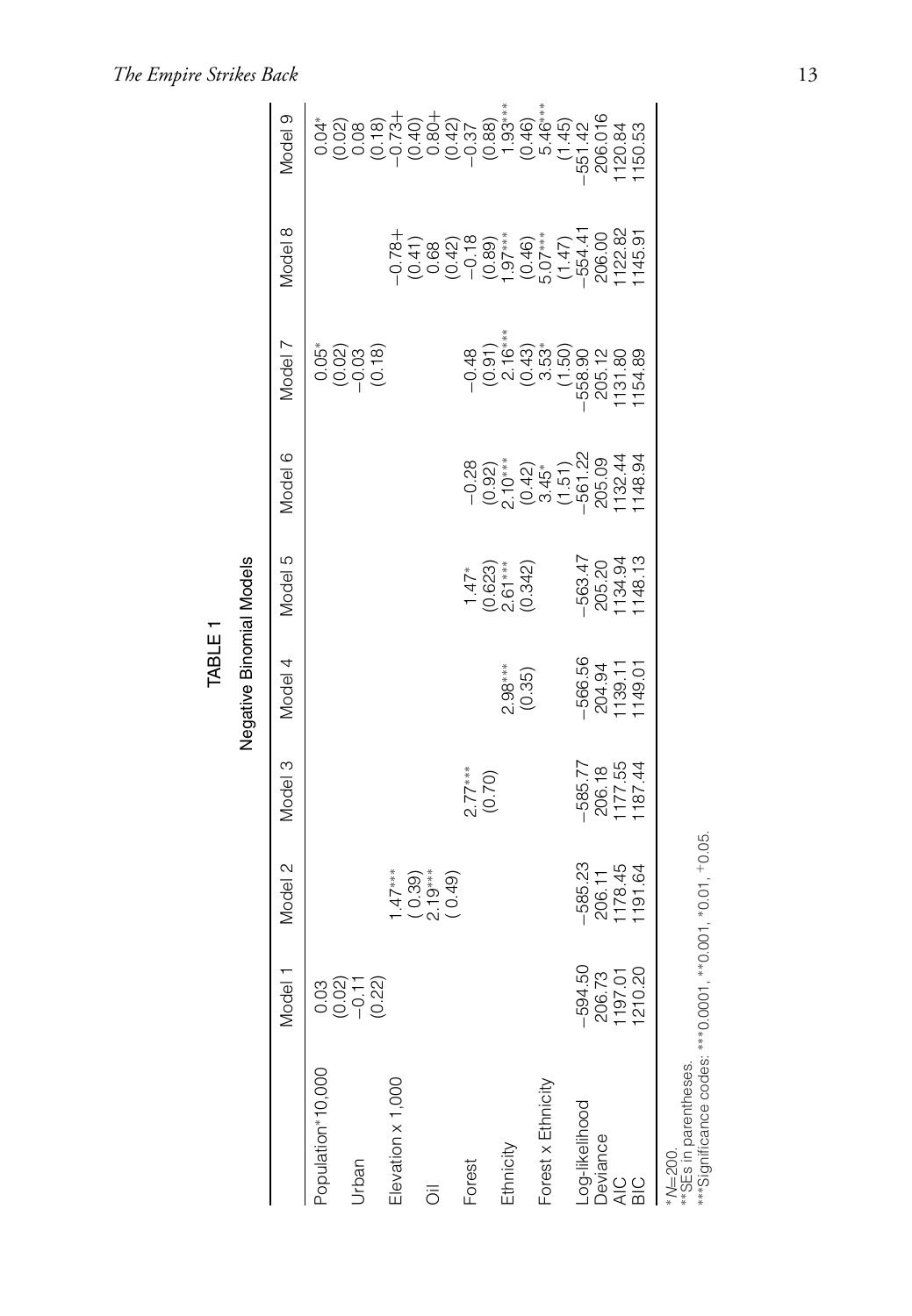The Marginal Effects of the Proportion of the Indigenous Ethnic Population (Top) and the Proportion of Forested Terrain (Bottom) on the Expected Count of Indiscriminate Violent Actions



attract the government's indiscriminate violence. In sum, the evidence strongly indicates that districts with high levels of indigenous homogeneity and forested terrain are several times more likely to be targets of indiscriminate violence.

In order to explore these effects graphically, we constructed 2D marginal effect plots and 3D wireframe and contour plots. Figure 2 shows the marginal effect of the proportion of the largest indigenous ethnic group on indiscriminate government violence (top panel).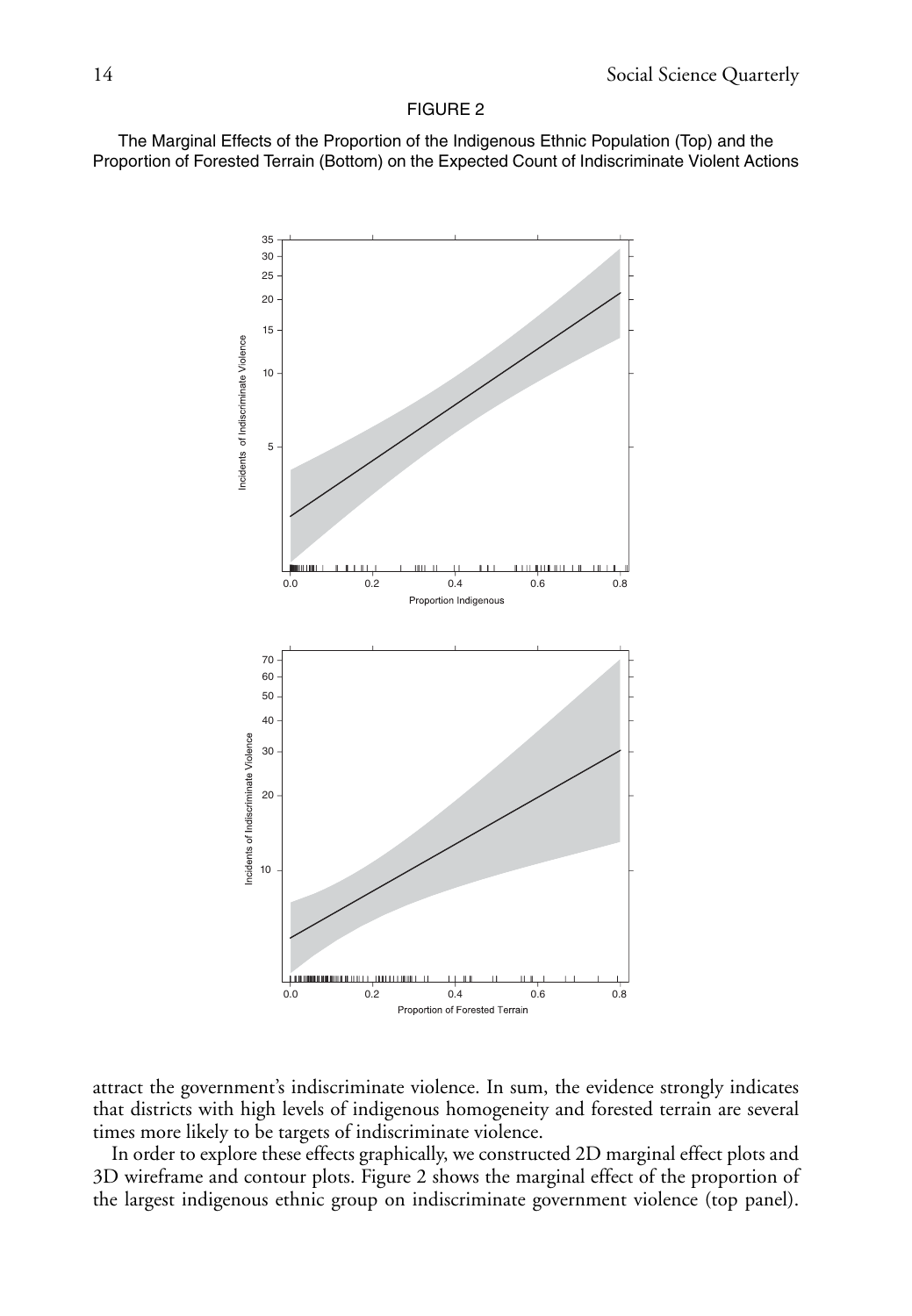



The effect of ethnicity starts to have an impact approximately at the moment when it crosses 20 percent of the total population. The slope of the marginal effect plot shows that the expected count of government indiscriminate actions doubles approximately every 25 percent in the proportion of ethnic homogeneity in the district. The bottom panel of Figure 2 shows the marginal effect of the proportion of the forested terrain in a given district. The effect of forest begins at the low value of 5 percent, which already increases the expected count of indiscriminate acts roughly 2.5 times. The slope of ethnicity is steeper than the slope of forested terrain (e.g., the proportion of forested terrain would need to increase by 40 percent in order to double the count of indiscriminate actions).

Figure 3 provides a 3D representation of the interaction between indigenous ethnic homogeneity and forested terrain using a wireframe plot. It displays the marginal effect of ethnicity and terrain on the two horizontal axes and the interaction effect as a 3D surface on the vertical axis. Figure 4 shows the effect of each of these factors for fixed values of the other, for example, the effect of ethnicity when forested terrain is fixed at a low level (5th percentile) and high level (95th percentile). It shows a significant difference in slopes. When the value of forested terrain is low, the expected count of government indiscriminate violent actions grows by approximately 1.5 incidents for every 5 percent growth in proportion of the largest indigenous ethnic group. When the value of forested terrain is high, the expected count of government indiscriminate actions grows by four incidents for every 5 percent growth of ethnic homogeneity. The bottom panel shows the reverse—the effect of forest for fixed levels of ethnic homogeneity. When the proportion of the largest indigenous ethnic group is low, the expected count of government indiscriminate actions grows by approximately 0.7 incidents for every 5 percent growth in proportion of the forested area. When ethnic homogeneity is high, the expected count of government actions grows by nearly three incidents for every 5 percent growth in forested terrain. Figure 5 shows a contour plot of the interaction effect, and illustrates how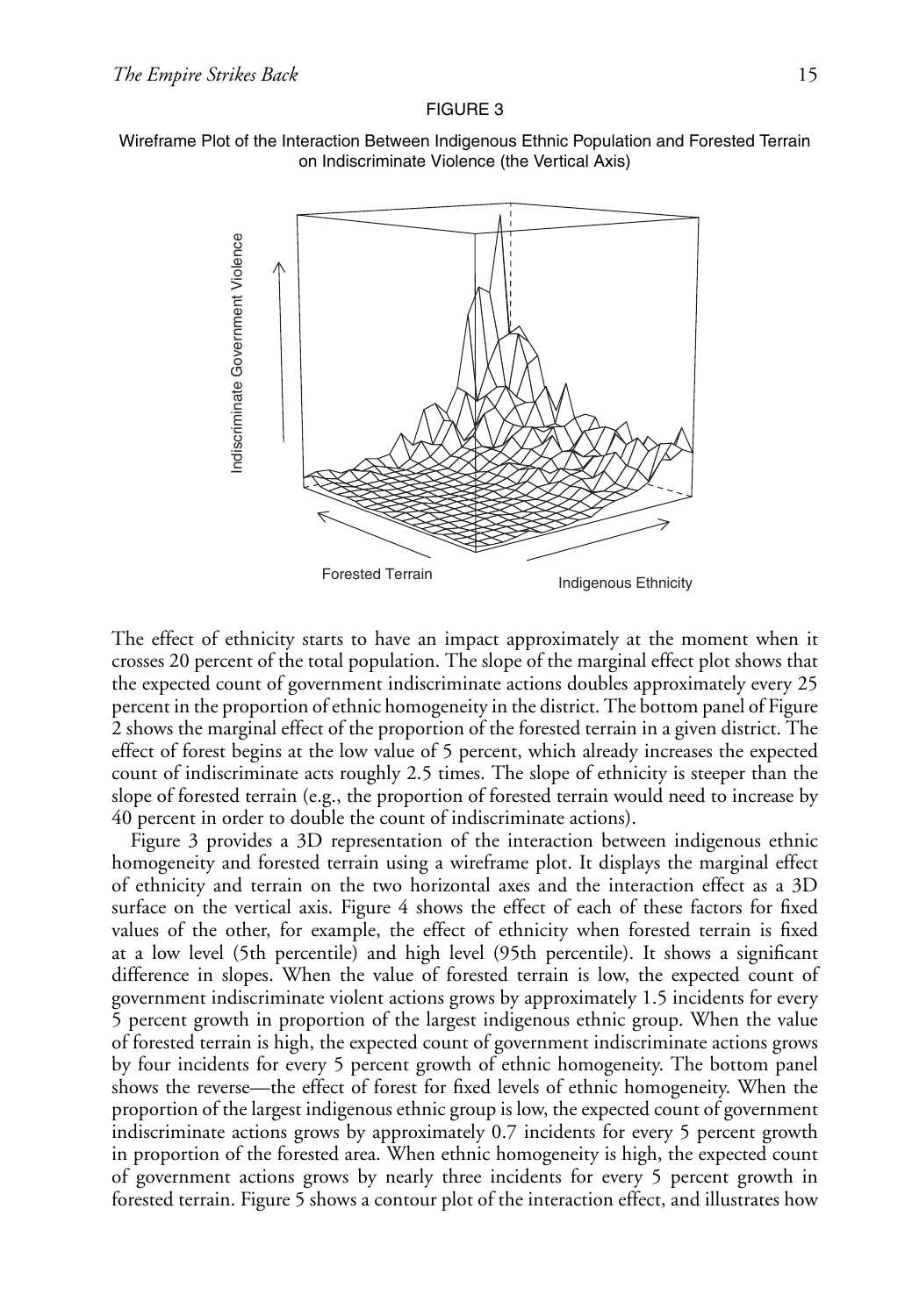Interactive Effect of Indigenous Ethnic Population and Forested Terrain on Indiscriminate Violence for Fixed Values of Each Predictor; the Top Figure Shows How More Forested Terrain Strengthens the Effect of Indigenous Ethnicity on Indiscriminate Violence; the Bottom Figure Displays How More Indigenous Ethnic Homogeneity Strengthens the Effect of Forested Terrain on Indiscriminate Violence



forested terrain significantly enhances the effect of ethnic homogeneity on indiscriminate violence.

Finally, to examine the robustness of these results, we also estimated a hurdle model, a zero-inflated negative binomial model, and a zero-inflated poisson model. However, a vuong test indicated that the negative binomial model and zero-inflated negative binomial model were virtually the same, and both consistently outperformed the zero-inflated poisson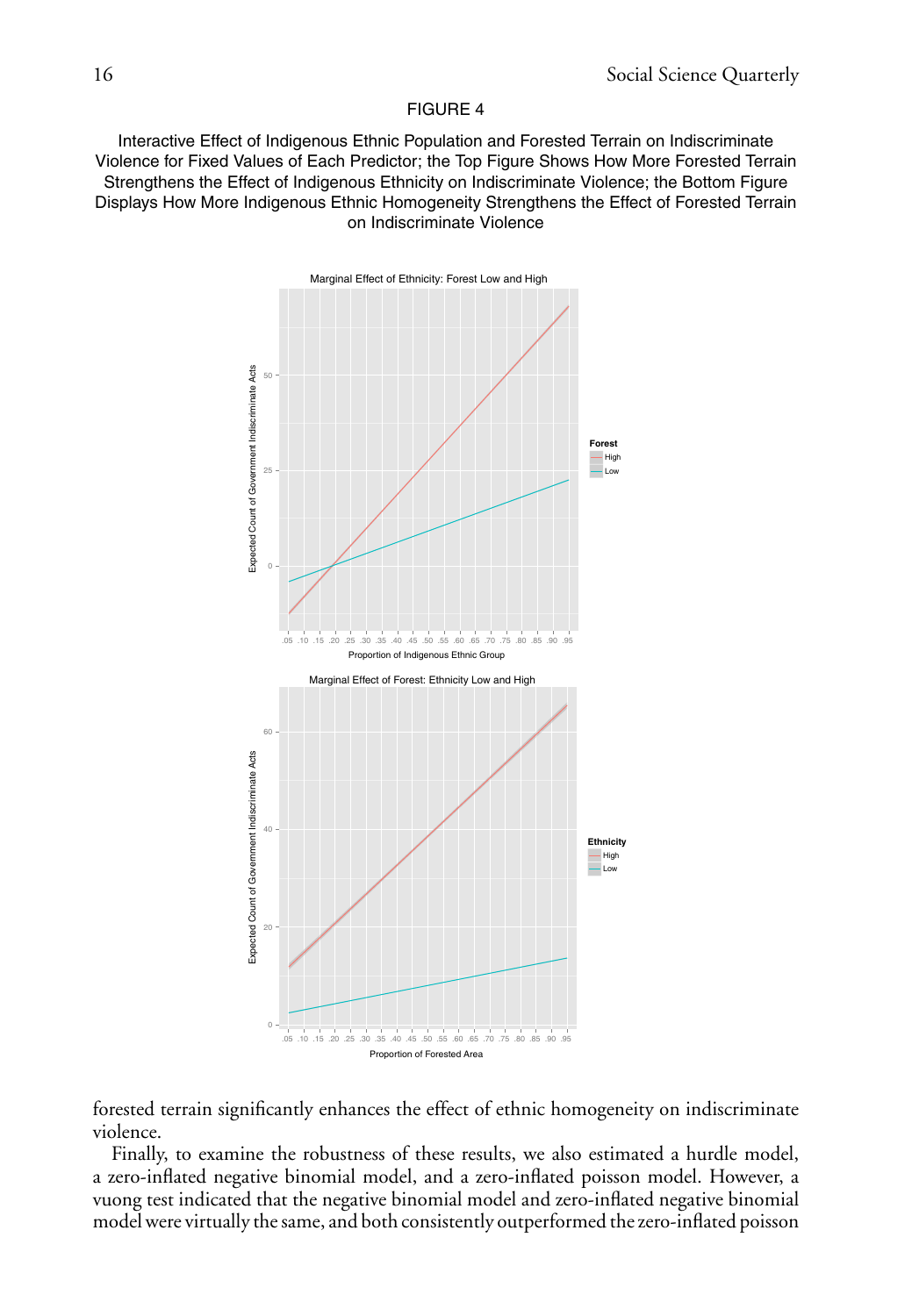Contour Plot Depicts the Interaction of Forested Terrain and Indigenous Ethnic Homogeneity; Forested Terrain Enhances the Effect of Ethnic Homogeneity on the Count of Indiscriminate Violence Events



Slice at Population = 73068.41, Urban = 1.61, Elevation =  $0.46$ , Oil =  $0.63$ 

regression models. As an additional robustness check, we therefore estimated the full model (Model 9 in Table 1) using a Bayesian negative binomial model and provide the posterior density and credible intervals for parameters.<sup>25</sup> Table 2 shows the results of the analysis. Figure 6 shows the posterior density plots for the key variables, and indicates that the interaction effect is a significant and positive predictor of indiscriminate violence. Figure 7 shows an interval plot of the posterior parameter values using 95 percent credible intervals. These Bayesian negative binomial results further reinforce the frequentist negative binomial estimates shown in Table 1. Both the proportion of the largest indigenous ethnic group and its interaction with the proportion of forested terrain display positive and statistically significant relationships with the government's propensity to engage in indiscriminate violence during counterinsurgency campaigns.

While the North Caucasus is arguably the region with the highest levels of ethnic diversity in the Russian Federation, we find that indiscriminate violence within the region is disproportionately located in ethnically homogeneous districts, especially those that are also densely forested, because the government has more difficulty penetrating such districts,

25We used R package *bayesm* (Rossi, 2012) for estimation of a negative binomial Bayesian model with a weak prior of  $\beta = 0$ . We had to log the population variable to allow for the model's convergence.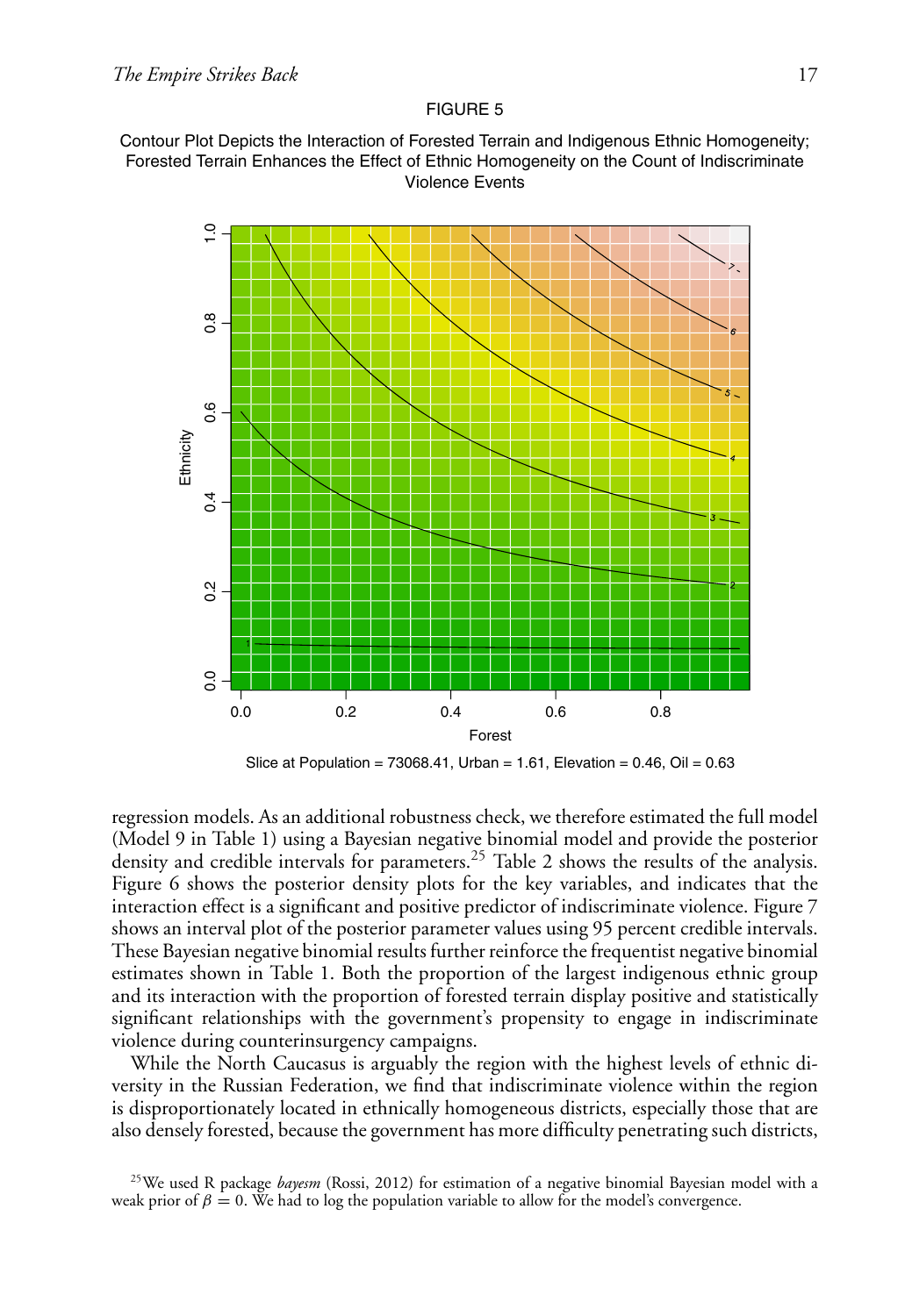|--|--|

Bayesian Negative Binomial Model

| 2.5%         | Posterior Mean | 97.5%       |
|--------------|----------------|-------------|
| 0.001075221  | 0.37009637     | 0.730335256 |
| $-0.2267713$ | 0.11170628     | 0.4600314   |
| $-1.6221534$ | $-0.70750495$  | 0.2066901   |
| $-0.2323075$ | 0.68172044     | 1.5288349   |
| $-1.834554$  | $-0.08134226$  | 1.983077    |
| 1.082038     | 1.94362622     | 2.840659    |
| 1.993313     | 5.66046688     | 9.307969    |
|              |                |             |

*N* = 200. 95% credible intervals.

# FIGURE 6

Density Plots of Posterior Estimates from a Negative Binomial Bayesian Model with a Noninformative Prior of  $\beta = 0$ ; the Plot Depicts Interactive Effect of "Indigenous Ethnic Population" and "Forested Terrain" on Indiscriminate Violence Along with the Constitutive Terms of Interaction

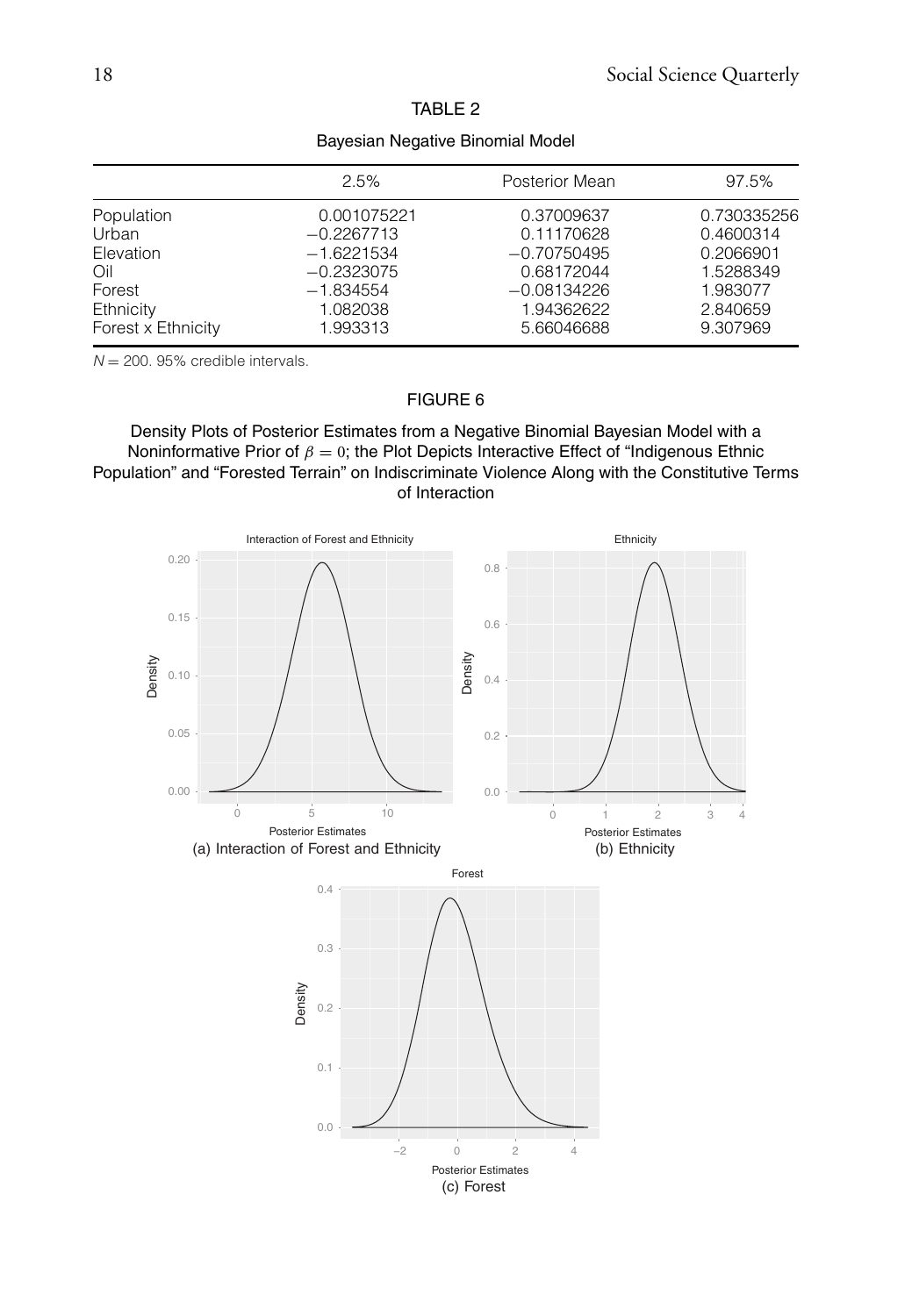Interval Plots of the Posterior Values from a Bayesian Negative Binomial Model (with a Noninformative Prior of  $\beta = 0$ ); the Bottom Row, Labeled "Forest: Ethnicity," Depicts the Interactive Effect of "Indigenous Ethnic Population" and "Forested Terrain" on Indiscriminate Violence



finding cooperative informants and acquiring the necessary intelligence for selective targeting of insurgents. In other words, state capacity in these locations is low. Low tax revenues serve both as an indicator of low state capacity in the region and simultaneously reinforce it.<sup>26</sup> Ethnically tight communities tend to possess high levels of group solidarity and offer fewer cooperative informants, generating an information-scarce environment for the counterinsurgency, which forces the government to engage in more indiscriminate actions, even when it is keenly aware that these may prove counterproductive. The difficult terrain in the North Caucasus also hinders the central government's efforts to find actionable intelligence and to extract taxes, which renders the central state weaker and further enhances the effect of ethnic homogeneity on the use of indiscriminate violence.

# **Conclusion**

This article set out to investigate the sources of spatial variation in the government's use of indiscriminate violence. It develops an information-based theory and derives three testable hypothesis that could explain variation in the government's use of indiscriminate violence in counterinsurgency warfare. The evidence is consistent with the argument that ethnically homogeneous districts offer fewer cooperative informants and less reliable

<sup>&</sup>lt;sup>26</sup>Samye Rastochitelnye: Minfin raskritikoval Severny Kavkaz za Dorogie Avtomobili i Nizkuyu Sobiraemost Nalogov [The Most Wasteful: Ministry of Finance Criticized the North Caucasus for Expensive Cars and Low Tax Revenues] (http://vz.ru/economy/2013/8/19/646277.html).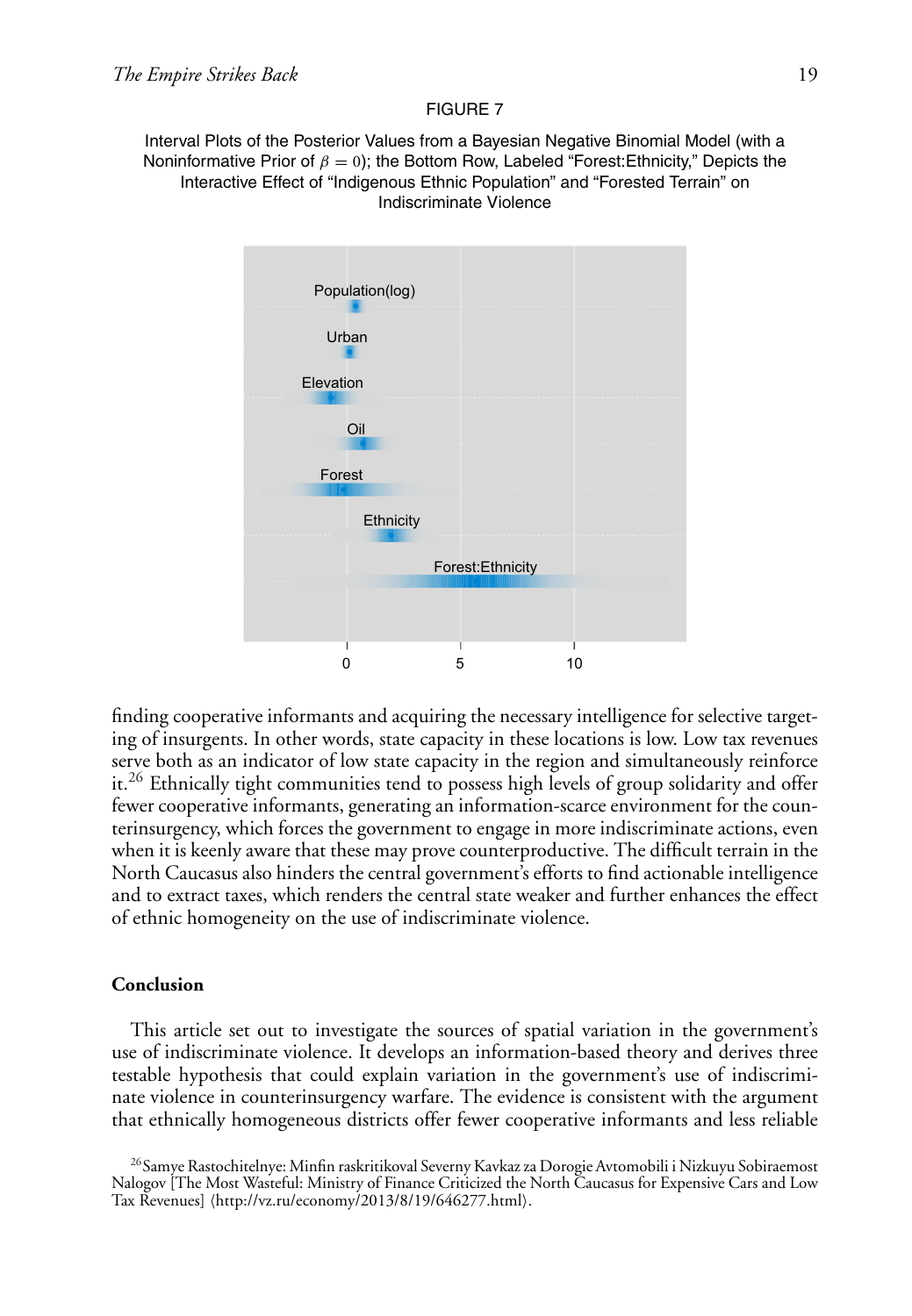intelligence, which forces the government to resort to more indiscriminate tactics. Environmental factors, such as forested terrain, further constrain intelligence collection. Using new disaggregated data on indiscriminate violence, ethnic structure, and terrain in Russia's North Caucasus region, we find that the government is most likely to use indiscriminate counterinsurgency tactics in ethnically homogeneous and densely forested areas. The principal logic we propose emphasizes the role of information, which is consistent with other arguments proposed in the literature, but expands on this by showing that information is endogenous to local ethnic and environmental structures.

While we believe this study represents an important contribution to the field, we also wish to acknowledge several limitations. The first is empirical: we analyze news reports about violent events, which may introduce some bias because it is inherently difficult for journalists to gather accurate and reliable information about conflict zones. This is a problem that is unfortunately endemic to conflict studies that rely upon news reports. On the other hand, indiscriminate acts like air raids are often hard to miss and harder to cover up from journalists, so it seems likely that many if not most events have been captured in the data. Expert survey codings do not suffer from this bias, but must confront other sources of measurement error and expert prejudice. Since the objective was to test a set of three theoretically motivated hypotheses using highly disaggregated data on violence, social structure, and the natural environment, this article has not engaged in detailed process tracing of exactly how governments decide when and where to use indiscriminate counterinsurgency tactics, and how noncombatants decide when and how much to support the insurgents. More work in this area is needed to provide more depth to the proposed causal mechanisms and to unpack some of the interactions identified. While we present some anecdotes, rich case studies are needed to delve deeper into these processes. Finally, data limitations also circumscribe our analysis to the period 2000–2011. We suspect that our arguments may apply to the earlier and subsequent eras as well, but we are unable to test this conjecture at this time.

We conclude by noting that local ethnic structure and terrain jointly shape counterinsurgency strategies by influencing the availability and cost of information to the government. On this basis, we have shown that areas characterized by more indigenous ethnic homogeneity and forested terrain are more likely to be targets of indiscriminate violence. The results also show that the effect of ethnic homogeneity is enhanced by the presence of densely forested terrain. As recent examples in Libya, Egypt, Afghanistan, and Syria illustrate, indiscriminate violence is fundamentally influenced by the government's ability to penetrate local ethnic structures, to encourage ethnic defection, and to exploit satellite intelligence and digital surveillance. These opportunities are rare in areas dominated by a single native ethnic group, and even more under dense forest cover. Identifying the microdeterminants of hotspots for indiscriminate violence is an important goal that can enrich our theories of the dynamics of violence in civil wars, but it is just a first step toward mitigating its occurrence and protecting civilians from deadly collective targeting.

#### **REFERENCES**

Azam, J., -P,. 2006. "On Thugs and Heroes: Why Warlords Victimize Their Own Civilians." *Economics of Governance* 7:53–73.

Balcells, L. 2012. "The Consequences of Victimization on Political Identities: Evidence from Spain." *Politics and Society* 40:311–47.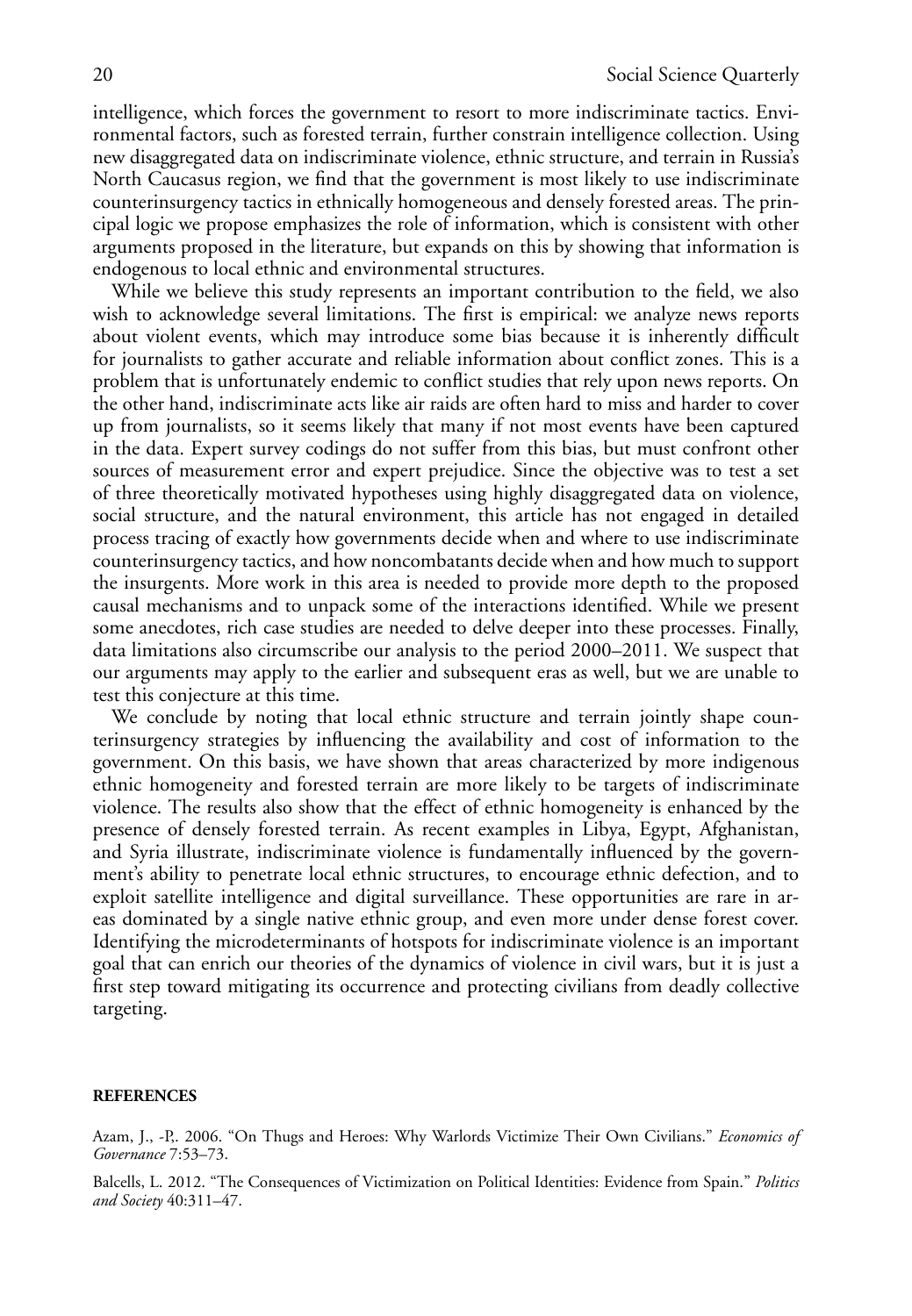Bartlett, R. 1994. *The Making of Europe: Conquest, Colonization and Cultural Change 950–1350*. London: Penguin.

Benson, M., and J. Kugler. 1998. "Power Parity, Democracy, and the Severity of Internal Violence." *Journal of Conflict Resolution* 42:196–209.

Bjorken, J. 2000.*"Welcome to Hell": Arbitrary Detention, Torture, and Extortion in Chechnya*. New York: Human Rights Watch.

Brambor, T., W. R. Clark, and M. Golder. 2006. "Understanding Interaction Models: Improving Empirical Analyses." *Political Analysis* 14:63–82.

Buhaug, H., and S. Gates. 2002. "The Geography of Civil War." *Journal of Peace Research* 39:417–33.

Carter, T. A., and D. J. Veale. 2013. "Weather, Terrain and Warfare: Coalition Fatalities in Afghanistan." *Conflict Management and Peace Science* 30:220–39.

Cederman, L.-E., H. Buhaug, and J. K. Rød. 2009. "Ethno-Nationalist Dyads and Civil War: A GIS-Based Analysis." *Journal of Conflict Resolution* 53:496–525.

Cherkasov, A. Kniga chisel: Demografiya, poteri naseleniya i migratsionnye potoki v zone vooruzhennogo konflikta v chechenskoy respublike. kritika istochnikov [book of numbers: Demography, Population Losses and Migration Flows in the Area of the Armed Conflict in the Chechen Republic. critique of sources.] in: Rasselenie, Kulturnaya Mozaika, Geopolitika i Bezopasnost Gornykh Stran [Resettlement, Cultural Diversity, Geopolitics and Security of Mountainous Countries], Conference: Stavropol.

Collier, P. 2000. "Rebellion as a Quasi-Criminal Activity." *Journal of Conflict Resolution* 44:839–53.

———. 2001. "Implications of Ethnic Diversity." *Economic Policy* 16:127–66.

Collier, P., and A. Hoeffler. 2004. "Greed and Grievance in Civil War." *Oxford Economic Papers* 56:563–95.

Condra, L. N., and J. N. Shapiro. 2012. "Who Takes the Blame? The Strategic Effects of Collateral Damage." *American Journal of Political Science* 56:167–87.

Cunningham, K. G., and N. B. Weidmann. 2010. "Shared Space: Ethnic Groups, State Accommodation, and Localized Conflict." *International Studies Quarterly* 54:1035–54.

Downes, A. B. 2007. "Draining the Sea by Filling the Graves: Investigating the Effectiveness of Indiscriminate Violence as a Counterinsurgency Strategy." *Civil Wars* 9:420–44.

———. 2008. *Targeting Civilians in War*. Ithaca, NY: Cornell University Press.

Dzutsev, V. 2014. "Moscow's Capabilities to Protect Civilians from Terrorist Attacks in Doubt."*Eurasia Daily Monitor* January 13. Available at http://www.jamestown.org/single/?tx\_ttnews%5Btt\_news%5D=41812& no\_cache=1#.VZt2OXj-NPE $\rangle$ .

Esteban, J., L. Mayoral, and D. Ray. 2012. "Ethnicity and Conflict: An Empirical Study." *American Economic Review* 102:1310–42.

Evangelista, M. 2002. *The Chechen Wars: Will Russia Go the Way of the Soviet Union?* Washington, DC: Brookings Institution Press.

Fearon, J. D., and D. D. Laitin. 1999. "Weak States, Rough Terrain, and Large-Scale Ethnic Violence Since 1945." Pp. 2–5 in *Annual Meetings of the American Political Science Association*. Atlanta, GA: Citeseer.

———. 2003. "Ethnicity, Insurgency, and Civil War." *American Political Science Review* 97:75–90.

Fehr, E., S. Gächter, and G. Kirchsteiger. 1997. "Reciprocity as a Contract Enforcement Device: Experimental Evidence."*Econometrica: Journal of the Econometric Society* 833–60.

Fjelde, H., and L. Hultman. 2013. "Weakening the Enemy: A Disaggregated Study of Violence Against Civilians in Africa."*Journal of Conflict Resolution* 58(7):1230–57.

Galula, D. [1964] 2006. *Counterinsurgency Warfare: Theory and Practice*. Westport, CT: Greenwood Publishing Group.

Gammer, M. 2006. *The Lone Wolf and the Bear: Three Centuries of Chechen Defiance of Russian Power*. University of Pittsburgh Press.

Gerring, J., D. Ziblatt, J. Van Gorp, and J. Arevalo. 2011. "An Institutional Theory of Direct and Indirect ´ Rule." *World Politics* 63:377–433.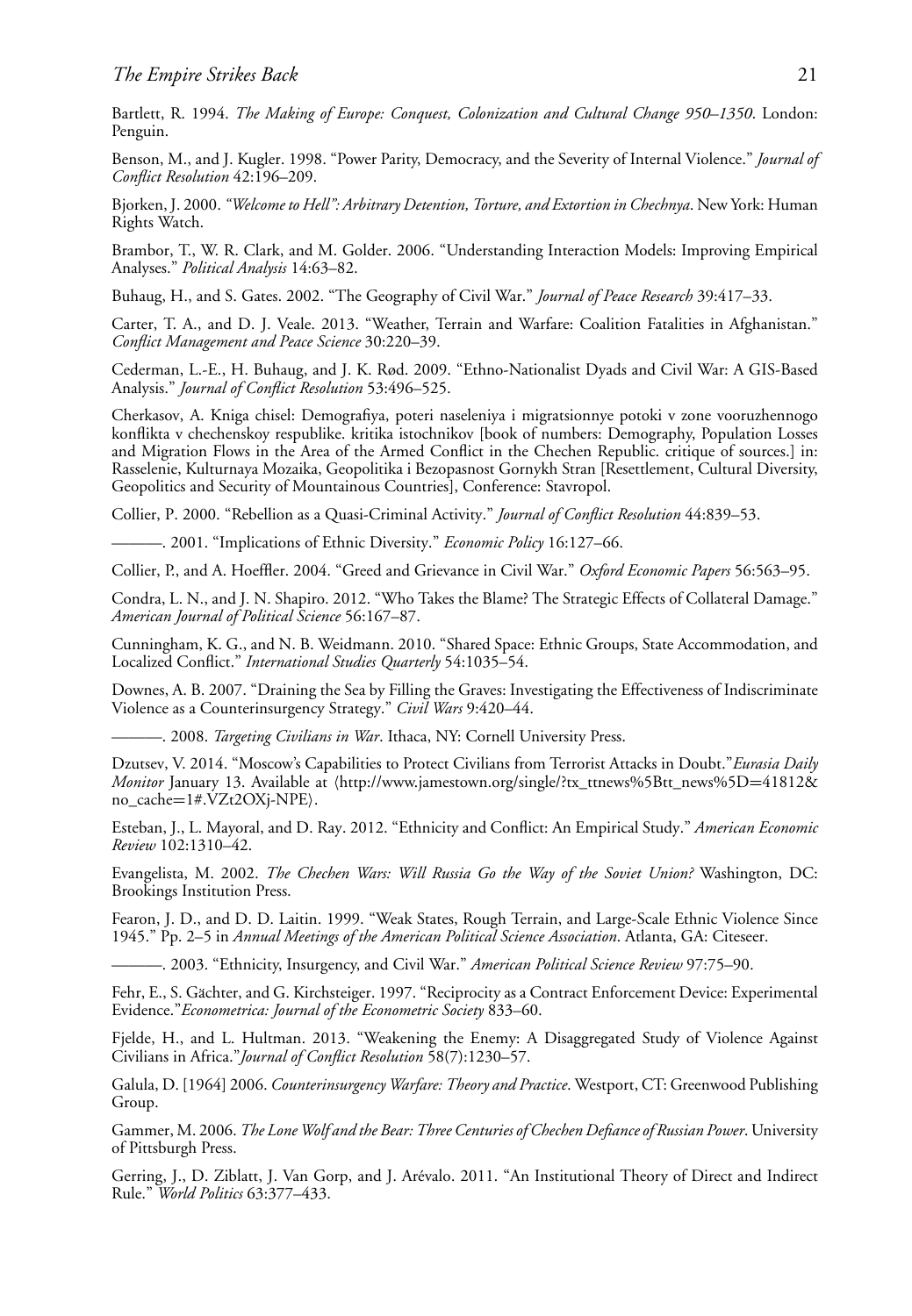Gintis, H. 2000. "Strong Reciprocity and Human Sociality." *Journal of Theoretical Biology* 206:169–79.

Glaser, C. L., and C. Kaufmann. 1998. "What is the Offense–Defense Balance and Can We Measure It?"*International Security* 22:44–82.

Goodwin, J. 2001. *No Other Way Out: States and Revolutionary Movements*, *1945–1991*. Cambridge University Press.

Gortzak, Y., and D. S. Siroky. 2012. "Prometheus Bound? On the Use of Indigenous Forces in Third-Party State Building." *Ethnopolitics* 11:101–04.

Guevara, E. 1997. *Guerilla Warfare*. Scholarly Resources, Inc.

Habyarimana, J., M. Humphreys, D. N. Posner, and J. M. Weinstein. 2007. "Why Does Ethnic Diversity Undermine Public Goods Provision?"*American Political Science Review* 101:709–25.

Hechter, M. 1988. *Principles of Group Solidarity*. University of California Press.

———. 2000. *Containing Nationalism*. Oxford University Press.

Hendrix, C. S. 2011. "Head for the Hills? Rough Terrain, State Capacity, and Civil War Onset." *Civil Wars* 13:345–70.

Homans, G. C. 1950. *The Human Group*. New York: Harcourt, Brace and World.

HRW. 2006. *Widespread Torture in the Chechen Republic*. Human Rights Watch.

Hultman, L. 2007. "Battle Losses and Rebel Violence: Raising the Costs for Fighting." *Terrorism and Political Violence* 19:205–22.

ICG. 2014. Too Far, Too Fast: Sochi, Tourism and Conflict in the Caucasus.

Kalyvas, S. N. 2006. *The Logic of Violence in Civil War*. Cambridge University Press.

———. 2008. "Ethnic Defection in Civil War." *Comparative Political Studies* 41:1043–68.

Kalyvas, S. N., and M. Kocher. 2007. "How Free is Free-Riding in Civil Wars?"*World Politics* 59:177–216.

Kalyvas, S. N., I. Shapiro, and T. E. Masoud. 2008. *Order, Conflict, and Violence*. Cambridge: Cambridge University Press.

Kitson, F. 1971. *Low Intensity Operations: Subversion, Insurgency, Peace-Keeping*. Harrisburg, PA: Stackpole Books.

Kocher, M. A. 2010. "State Capacity as a Conceptual Variable."*Yale Journal of International Affairs* 5:137.

Lacina, B. 2006. "Explaining the Severity of Civil Wars." *Journal of Conflict Resolution* 50:276–89.

Laqueur, W. 1975. "The Origins of Guerrilla Doctrine." *Journal of Contemporary History* 10:341–82.

Lebedev, V. 1984. *Spravochnik ofitsera nazemnoy artillerii*. Moskva: Voyenizdat.

Lyall, J. 2009. "Does Indiscriminate Violence Incite Insurgent Attacks? Evidence from Chechnya." *Journal of Conflict Resolution* 53:331–62.

Lyall, J., and I. Wilson. 2009. "Rage Against the Machines: Explaining Outcomes in Counterinsurgency Wars." *International Organization* 63:67–106.

Mason, T. D., and D. A. Krane. 1989. "The Political Economy of Death Squads: Toward a Theory of the Impact of State-Sanctioned Terror."*International Studies Quarterly* 33(2):175–98

McPherson, J. M., and L. Smith-Lovin. 1987. "Homophily in Voluntary Organizations: Status Distance and the Composition of Face-to-Face Groups." *American Sociological Review* 52:370–79.

O'Loughlin, J., and F. D. Witmer. 2012. "The Diffusion of Violence in the North Caucasus of Russia, 1999–2010."*Environment and Planning—Part A* 44(10):2379–96.

Roeder, P. G. 2007. *Where Nation-States Come From: Institutional Change in the Age of Nationalism*. Princeton University Press.

Rossi, P. 2012. Bayesm: Bayesian Inference for Marketing/Micro-Econometrics. R package version 2.2-5. Available at  $\langle \text{http://CRAN.R-project.org/package=bayesm}\rangle$ .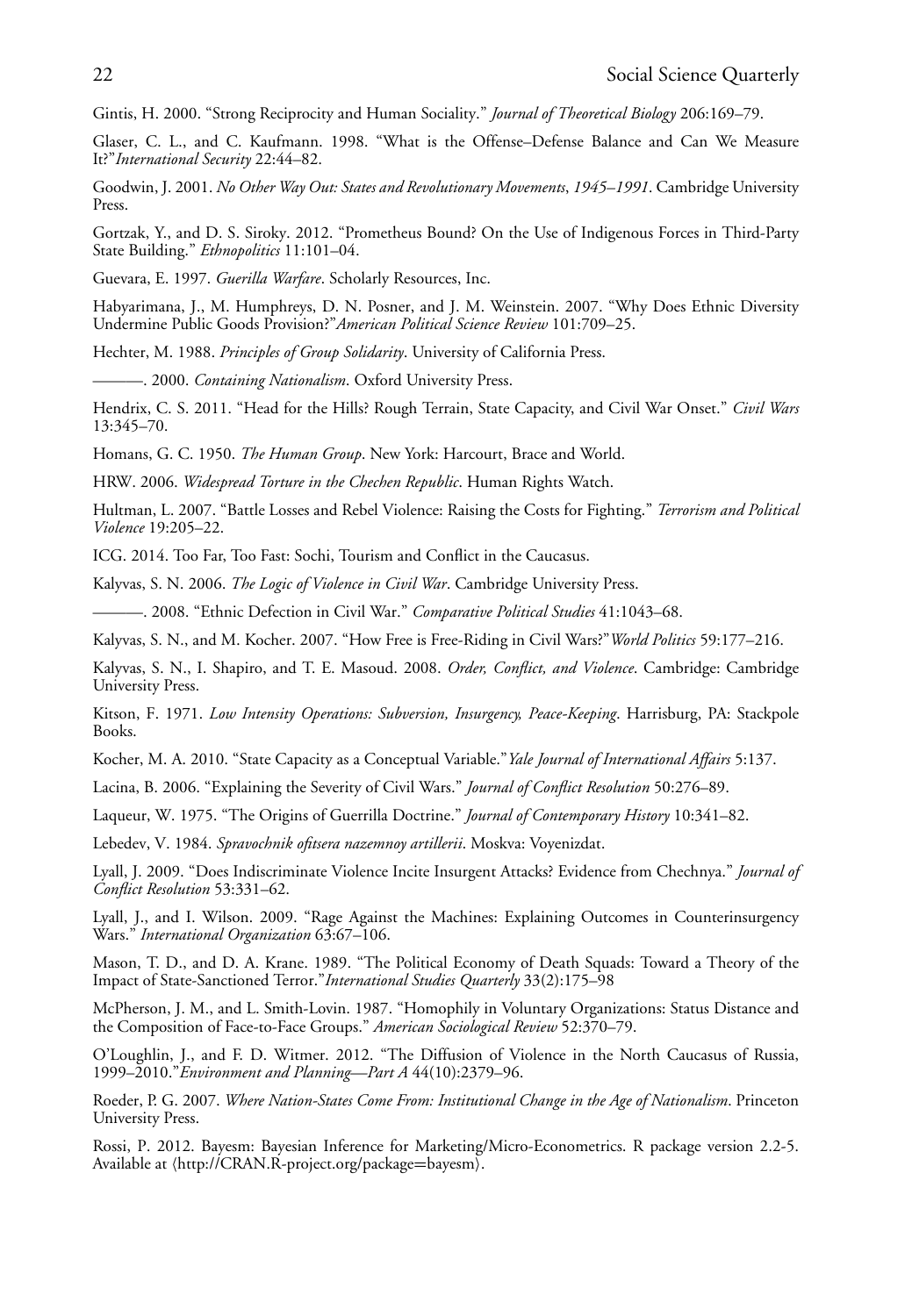Salehyan, I., D. Siroky, and R. Wood. 2012. "External Rebel Sponsorship and Civilian Abuse: A Principal-Agent Analysis of Wartime Atrocities." *International Organization* 68(03):633–61.

Sambanis, N. 2006. "Globalization, Decentralization, and Secession: A Review of the Literature and Some Conjectures." Pp. 185–232 in G. Ranis, D. Cameron, and Z. Annalisa, eds., *Globalization and Self-Determination: Is the Nation-State Under Siege?* New York: Routledge.

Simmel, G. 1955. *Conflict and the Web of Group Affiliations*. Glencoe, IL: Free Press.

Siroky, D. S., and J. Cuffe. 2015. "Lost Autonomy, Nationalism and Separatism." *Comparative Political Studies* 48:3–34.

Siroky, D. S., V. Dzutsev, and M. Hechter. 2013. "The Differential Demand for Indirect Rule: Evidence from the North Caucasus." *Post-Soviet Affairs* 29:268–86.

Souleimanov, E. 2007. *An Endless War: The Russian-Chechen Conflict in Perspective*. Frankfurt am Main: Peter Lang.

———. 2014. *Volgograd Bombings Demonstrate the Inability of Russia's Security Services*. Central Asia-Caucasus Analyst.

Staniland, P. 2012. "Between a Rock and a Hard Place Insurgent Fratricide, Ethnic Defection, and the Rise of Pro-State Paramilitaries." *Journal of Conflict Resolution* 56:16–40.

Thier, A., and A. Ranjbar. 2009. *Killing Friends, Making Enemies: The Impact and Avoidance of Civilian* Casualties in Afghanistan. U.S. Institute of Peace, July 1. Available at (http://www.usip.org/publications/killingfriends-making-enemies-the-impact-and-avoidance-of-civilian-casualties-in).

Thies, C. G. 2010. "Of Rulers, Rebels, and Revenue: State Capacity, Civil War Onset, and Primary Commodities." *Journal of Peace Research* 47:321–32.

Thompson, S. R. G. K. 1966. *Defeating Communist Insurgency: The Lessons of Malaya and Vietnam* (Vol. 10). New York: FA Praeger.

Toft, M. D. 2010. *The Geography of Ethnic Violence: Identity, Interests, and the Indivisibility of Territory*. Princeton University Press.

Valentino, B. 2000. "Final Solutions: The Causes of Mass Killing and Genocide." *Security Studies* 9:1–59.

Valentino, B., P. Huth, and D. Balch-Lindsay. 2004. "Draining the Sea: Mass Killing and Guerrilla Warfare." *International Organization* 58:375–407.

Varughese, G., and E. Ostrom. 2001. "The Contested Role of Heterogeneity in Collective Action: Some Evidence from Community Forestry in Nepal." *World Development* 29:747–65.

Weidmann, N. B. 2009. "Geography as Motivation and Opportunity Group Concentration and Ethnic Conflict." *Journal of Conflict Resolution* 53:526–43.

Wood, E. J. 2003. *Insurgent Collective Action and Civil War in El Salvador*. Cambridge University Press.

Zhukov, Y. M. 2012. "Roads and the Diffusion of Insurgent Violence: The Logistics of Conflict in Russia's North Caucasus." *Political Geography* 31:144–56.

———. 2013. "Identification and Escalation in Irregular War." Paper presented at the Peace Science Society International Meeting, Knoxville, TN.

———. 2014. "Population Resettlement in War: Theory and Evidence from Soviet Archives."*Journal of Conflict Resolution—*Online first.

Zürcher, C. 2007. The Post-Soviet Wars: Rebellion, Ethnic Conflict, and Nationhood in the Caucasus. NYU Press.